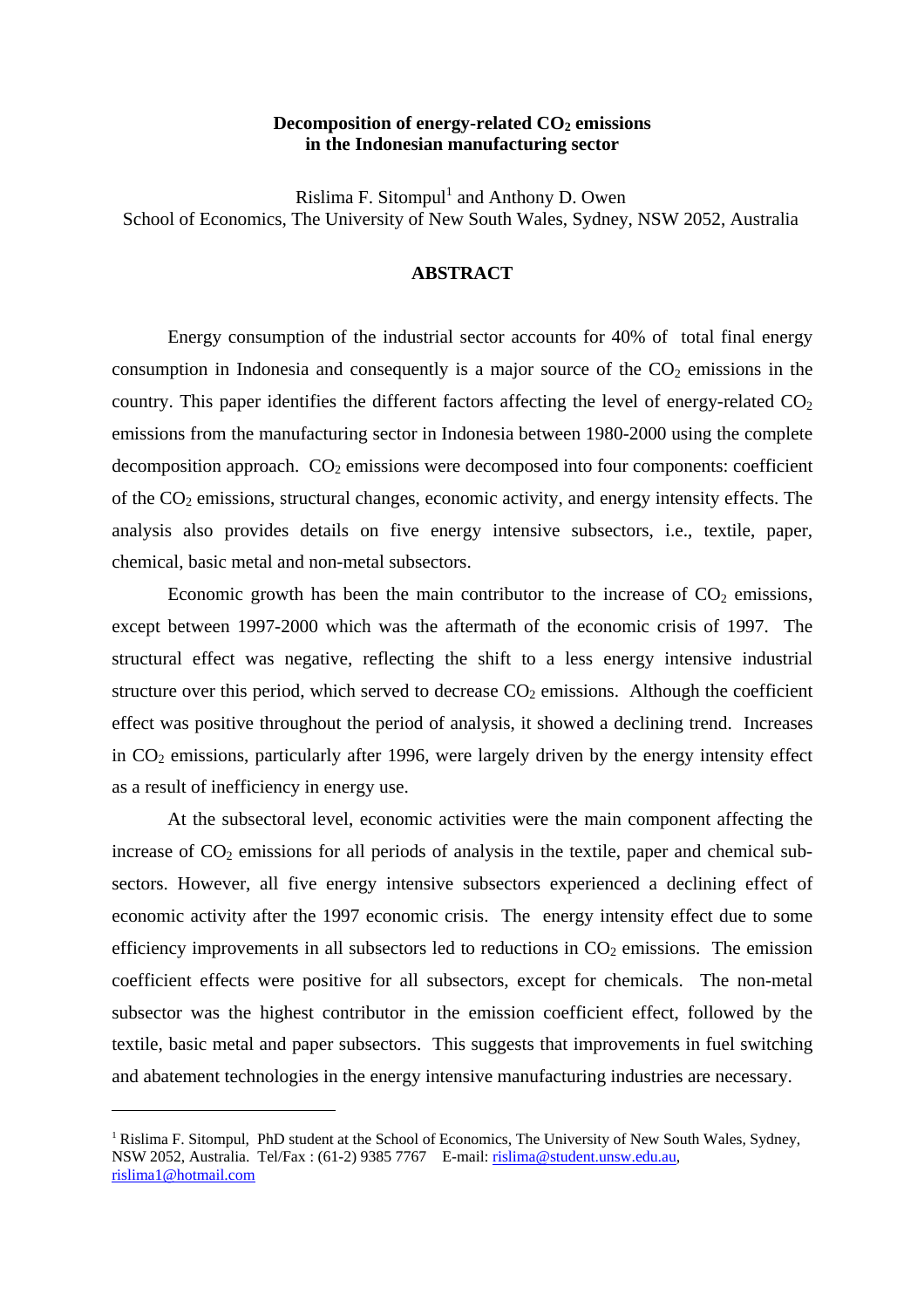## **1. INTRODUCTION**

The main driver of the Indonesian economy is manufacturing industry sector that accounted for 25 percent of total GDP in 2000, which is the focus of this study. Prior to 1997, growth in GDP outpaced growth in energy consumption. This pattern changed after the 1997 economic crises, however, where the reverse occurred. Energy consumption of the industry sector accounts for 40% of the total final energy consumption in Indonesia and consequently is the major source of  $CO<sub>2</sub>$  emissions in the country. Recent rapid growth in energy demand has increased energy-related environmental problems. The situation has been further aggravated by the relatively low efficiency of energy use.

Probably, the most important factor contributing to the energy efficiency problem in Indonesia is the under-pricing of energy. The subsidy policy for electricity and petroleum products, such as diesel oil and kerosene mostly used in industry, has discouraged energy efficiency policies and programs. High levels of protection given to energy-intensive industries that are mostly state enterprises has also contributed to a lack of interests for energy efficiency initiatives in industry. With the current ongoing policy for reducing energy subsidies, however, energy efficiency issues have become more prominent.

Regardless of these constraints, there are several driving factors for imposing energy efficiency policies in Indonesia (APERC, 2003). First, increasing energy consumption due to population growth as well as the industrialization process. Second, declining domestic oil reserves, which between 1980-2002 have declined by 50%, from 9.5 thousand million barrels in 1980 to 5.0 thousand million barrels in 2002 (BP, 2004). Third, increasing public awareness and interests in environmental quality issues. Probably, the more attractive aspect from the government side for the imposition of energy efficiency policies is the potential to generate significant levels of revenue from the export of fossil fuels diverted from the domestic economy.

Although oil continues to lead the share of fuel mix in Indonesia's final energy consumption, its growth rate after 1990 has been much slower than that of coal, electricity, and gas. Coal consumption increased significantly after the mid-1990s, a trend that has contributed to the increase in carbon dioxide emissions. As the main goal of Indonesian energy policy is generally associated with the reduction of energy use, especially the highcarbon emitting energy sources, it is important to investigate whether policy options for reducing energy consumption through the improvement of energy efficiency satisfy

 $\overline{a}$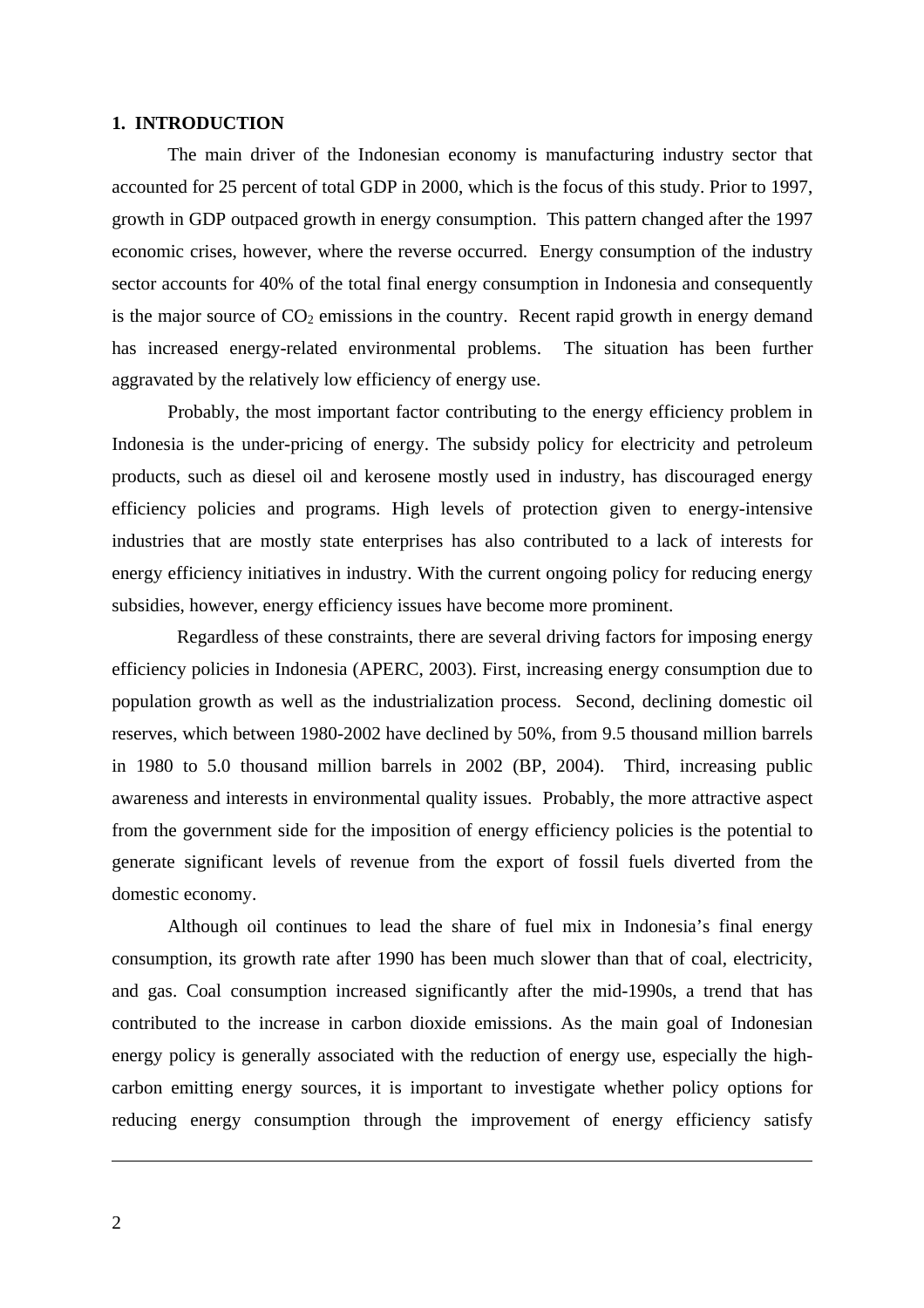environmental criteria as well as the desired level of economic activity and the desired mix of fuel consumption. For this purpose, decomposing  $CO<sub>2</sub>$  emissions is necessary to distinguish the different components influencing the level of  $CO<sub>2</sub>$  emissions such that any particular energy and environmental policy options designed to reduce this level can be assessed.

While decomposition analysis has been widely used in energy research, few studies have been reported using Indonesian data. Priambodo and Kumar (2001) estimated energyrelated carbon dioxide emissions in small and medium scale industries. Other studies have involved descriptive analysis and did not analyse the various factors influencing trends in energy use and emissions. This is concerned with the changes in energy-related carbondioxide emissions in manufacturing industries in Indonesia in the period 1980-2000. The decomposition was performed for nine manufacturing sub-sectors by giving in-depth analysis to the fuel mix used in industrial processes. Furthermore, the decomposition analysis focused on a number of specific energy intensive subsectors: textile, chemical, paper, non-metal and basic metal subsectors. Decomposition of  $CO<sub>2</sub>$  emissions is used to explain the variations of  $CO<sub>2</sub>$  emissions arising from economic activity, structural effect, coefficient effect of the  $CO<sub>2</sub>$ emissions, and energy intensity effect.

In this study, two decomposition analyses on carbon emissions from energy consumption in manufacturing sector were carried out. First, detailed analysis on decomposition of the level of  $CO<sub>2</sub>$  emissions. Second, decomposition was performed on  $CO<sub>2</sub>$ emission intensity in order to observe the impacts of fuel mix options on  $CO<sub>2</sub>$  emission intensities of the manufacturing sector. These indicators are compared for each manufacturing energy intensive subsector to reveal the underlying factors that influences changes in the level of  $CO<sub>2</sub>$  emissions in the sector.

# **2. ENERGY CONSUMPTION AND CARBON EMISSIONS IN INDONESIA**

Indonesia's per capita energy consumption was 0.69 toe/cap in 2000, which was relatively low in comparison to more industrialized countries (OECD) at 4.74 toe/cap, and only slightly higher than that of Vietnam (0.47 toe/cap) and the Philippines (0.56 toe/cap). Total final energy consumption of the country is dominated by oil that accounted for 68 percent in 2000, followed by gas (14 percent), electricity (10 percent), and coal (9 percent). Although oil continuously leads the share of fuel mix, its growth rate over the period from 1990 to 2000 was only 6 percent, much slower than that of coal (27 percent), and electricity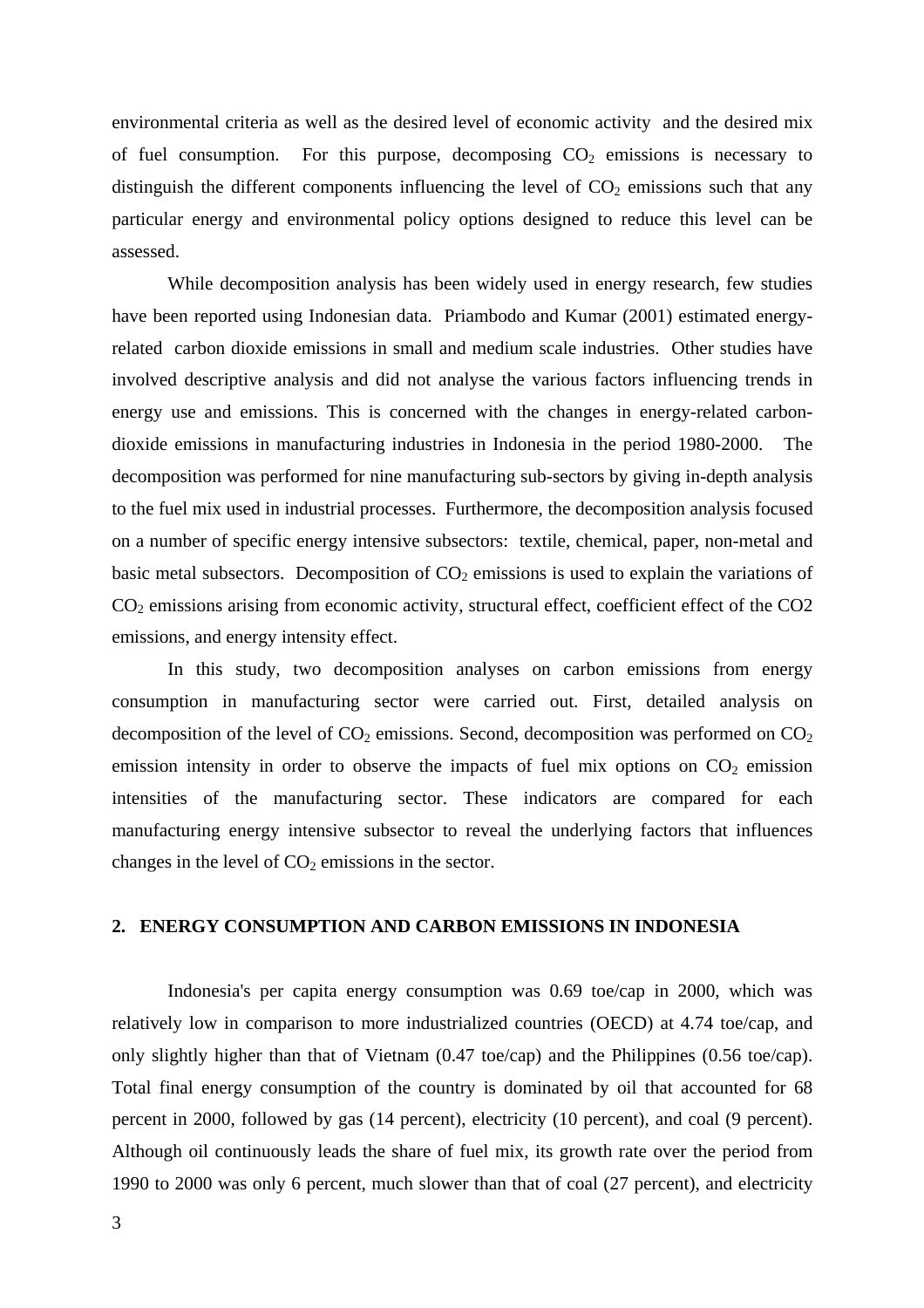(11 percent), and slightly higher than that of gas (5 percent). Coal consumption increased from 21 percent between 1990-1997 to 40 percent between 1997-2000. The increasing trend towards coal consumption has contributed to the increase in carbon dioxide emissions (Figure 1).

Since the proportion of industrial energy use is relatively high compared with other economic sectors, it represents an important indicator of the structure of energy use of the country. The growth of oil consumption is decreasing through substitution by coal. (Figure 2). In 2000, total final energy consumption in industry was 23.08 Mtoe. Out of this total, 40 percent was oil, followed by gas 33 percent, coal 15 percent, and electricity 13 percent. There were crucial changes in gas and coal consumption trends over the decade between 1990-2000. Coal consumption more than doubled. Gas consumption grew at similar rate to oil consumption, and almost reach the level of oil consumption. Table 1 shows detailed structure and growth of final energy consumption in industry.





Source: EIA (2004)

Table 1. Structure and growth of final energy consumption in industrial sector

|             |         |       |       |        |                          | ັັ     |       |                     |         |       |  |
|-------------|---------|-------|-------|--------|--------------------------|--------|-------|---------------------|---------|-------|--|
| Type        | In Mtoe |       |       |        | Consumption (% of total) |        |       | Growth in period of |         |       |  |
|             | 1983    | 1990  | 2000  | 1983   | 1990                     | 2000   | 83-90 | 90-97               | $97-00$ | 90-00 |  |
| Coal        | 0.14    | 1.13  | 3.46  | 1.6%   | 8.7%                     | 15.0%  | 42.6% | 17.8%               | 44.2%   | 25.7% |  |
| Oil         | 5.40    | 5.38  | 9.14  | 61.9%  | 41.5%                    | 39.6%  | 0.3%  | 6.0%                | 4.8%    | 5.6%  |  |
| Gas         | 2.88    | 5.25  | 7.55  | 33.0%  | 40.5%                    | 32.7%  | 21.4% | 3.7%                | 4.1%    | 3.9%  |  |
| Electricity | 0.30    | 1.22  | 2.93  | 3.4%   | 9.4%                     | 12.7%  | 22.4% | 11.9%               | 3.8%    | 9.5%  |  |
| Total       | 8.72    | 12.98 | 23.08 | 100.0% | 100.0%                   | 100.0% | 6.8%  | 5.6%                | 7.7%    | 6.2%  |  |

Source: IEA (2002)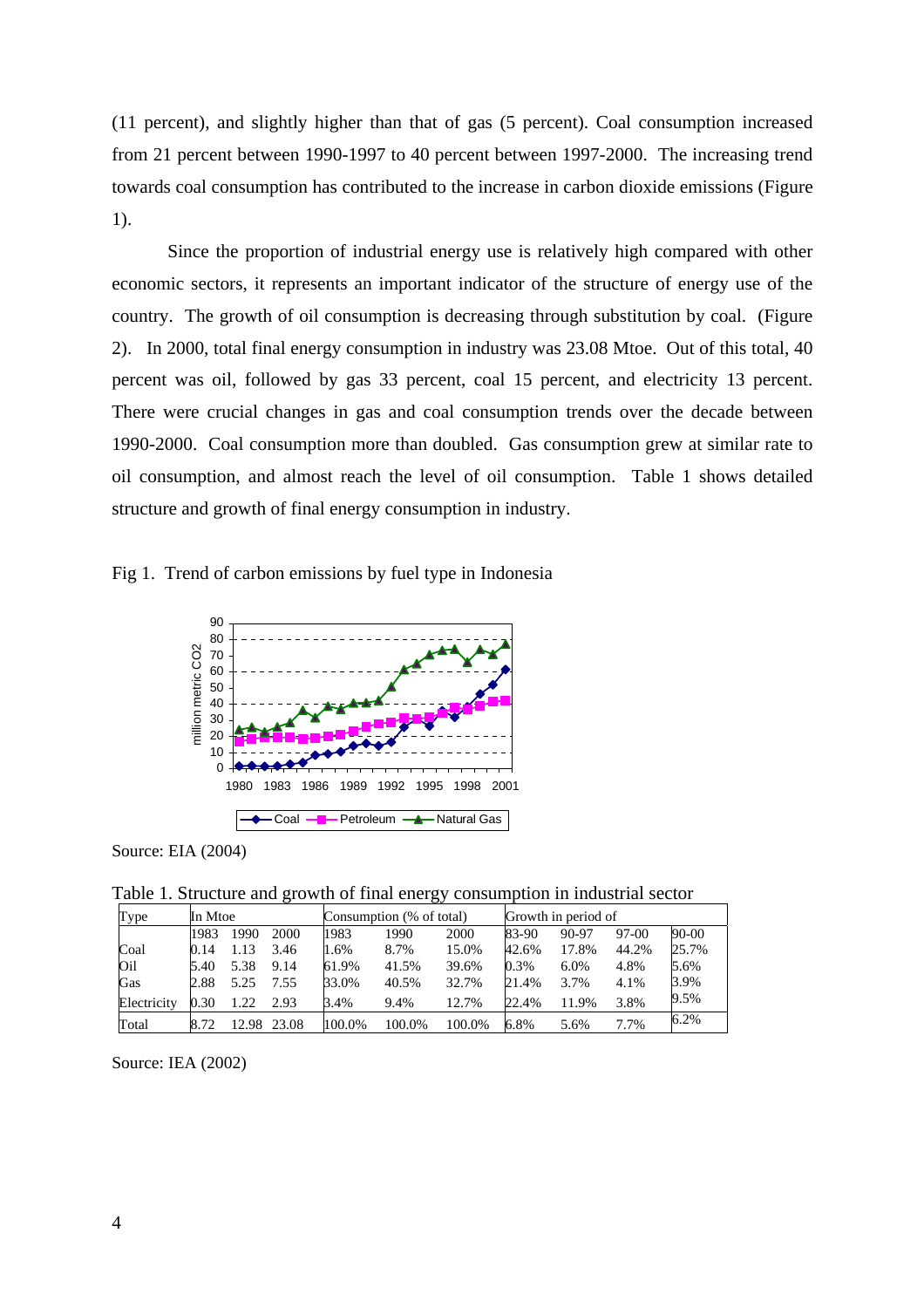## **Energy efficiency indicators**

Energy consumption per unit of GDP, termed energy intensity, indicates the amount of energy consumed per unit of income generated by the country's economy which can be interpreted as an indicator of the changes in energy efficiency. Indonesia's energy intensity has steadily decreased over the period 1986-1998. However, after the economic turmoil of 1997, it rose from 0.66 to 0.70 toe/thousand US\$95 (Figure 2). Energy intensity in industry is defined as the ratio of final energy consumption of the sectors being considered to the value added. There was little fluctuation in Indonesia's energy intensity in the industrial sector suggesting that there were no significant improvements in energy efficiency in this sector.





### Source: IEA (2002), own computation

One important factor that influenced the energy intensity is the structure of industry, which is the relative share of energy intensive and non-intensive industries. In 1971, the share of energy intensive industries in total manufacturing sector value added was 14.1 percent. This share had increased to 25.6 percent by 1990 and decreased slightly to 23.5 percent in 2000. The development of iron and steel industries during the late 1970s was responsible for the rise of energy intensive industries over this period (IEA, 1994).

Whether structural changes have played important roles in changes in energy intensity would be explained in the decomposition analysis in the following sections.

## **Trend of carbon emissions**

.

Relative to other Asian nations, the level of Indonesia's carbon emissions per dollar of GDP (carbon intensity) is moderately high (Table 2). This reflects Indonesia's almost complete dependence on fossil fuels (website EIA, 2004). Between 1981 and 2000, Indonesia's carbon intensity grew from 0.35 kg  $CO<sub>2</sub>/US$95 PPP$  to 0.47 kg  $CO<sub>2</sub>/US$95 PPP$ .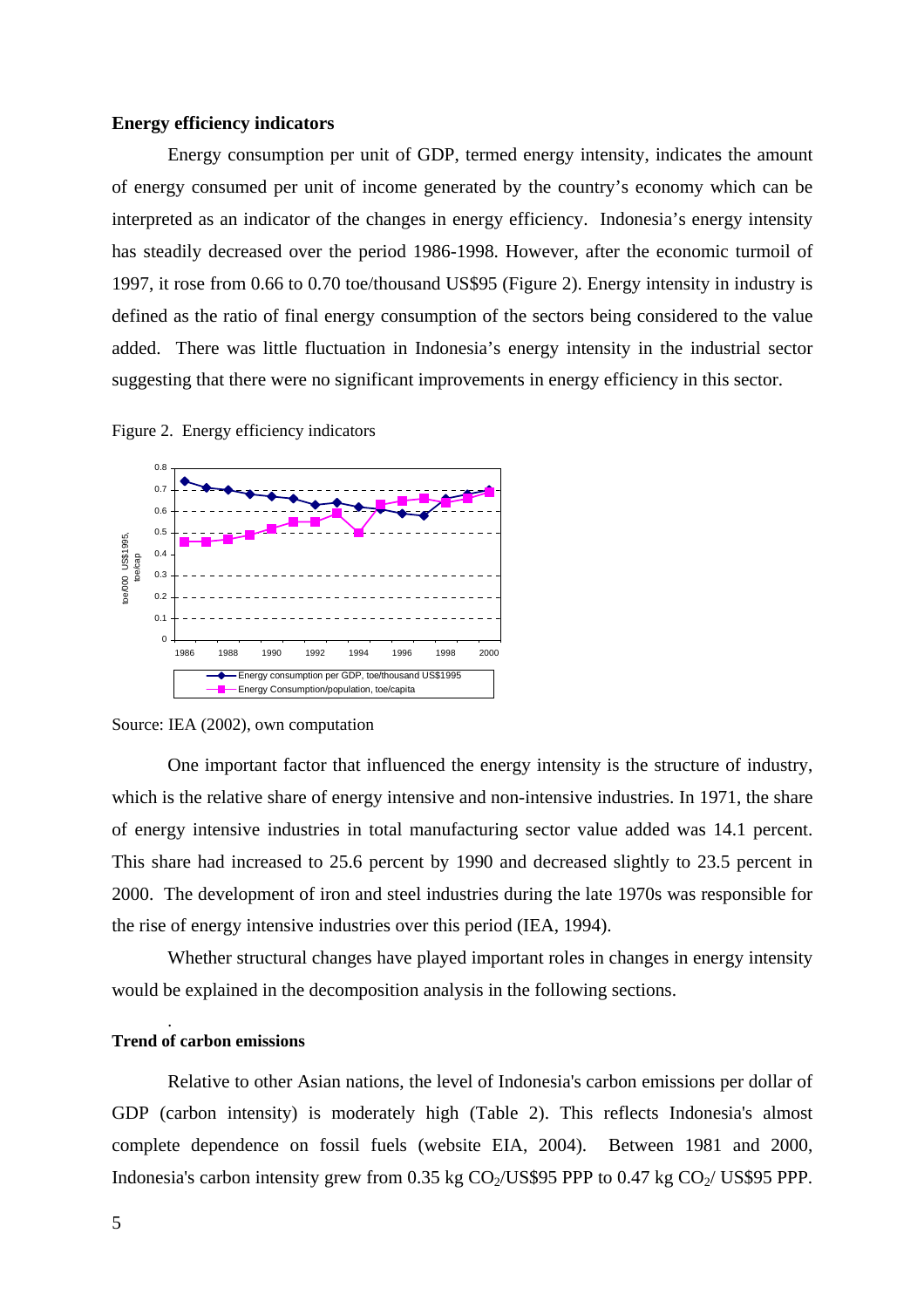In 2000, Indonesia's carbon intensity was higher than Singapore's (0.46) and Thailand (0.40), but less than China's (0.62) and the OECD average (0.51).

Indonesia's carbon emissions per capita were relatively low, although they grew significantly from 0.51 tonnes  $CO_2$ /cap in 1981 to 1.28 tonnes  $CO_2$ /cap in 2000. Carbon emissions per capita in 2000 were still significantly lower than Malaysia (4.56), Singapore (10.45), and Thailand (2.42) and OECD countries (11.09).

| Country     |      | $CO2$ intensity, kg $CO2/US$95$ PPP |      |                  | CO <sub>2</sub> emissions/cap, tonnes CO <sub>2</sub> /cap |       |       |             |  |
|-------------|------|-------------------------------------|------|------------------|------------------------------------------------------------|-------|-------|-------------|--|
|             | 1981 | 1990                                | 2000 | % chg 90-00 1981 |                                                            | 1990  | 2000  | % chg 90-00 |  |
| Indonesia   | 0.35 | 0.35                                | 0.47 | 34.3%            | 0.51                                                       | 0.76  | 1.28  | 68.4%       |  |
| Malaysia    | 0.43 | 0.49                                | 0.56 | 14.3%            | 1.78                                                       | 2.60  | 4.56  | $-24.5%$    |  |
| Philippines | 0.14 | 0.16                                | 0.24 | 50.0%            | 0.54                                                       | 0.59  | 0.91  | 54.2%       |  |
| Singapore   | 0.58 | 0.66                                | 0.46 | $-30.3%$         | 5.43                                                       | 9.44  | 10.45 | 10.7%       |  |
| Thailand    | 0.27 | 0.33                                | 0.40 | 21.2%            | 0.67                                                       | 1.40  | 2.42  | 72.9%       |  |
| Vietnam     | 0.32 | 0.25                                | 0.27 | 8.0%             | 0.26                                                       | 0.27  | 0.52  | 92.6%       |  |
| China       | 1.65 | 1.20                                | 0.62 | $-48.3%$         | 1.40                                                       | 2.01  | 2.39  | 18.9%       |  |
| USA         | 0.94 | 0.74                                | 0.63 | $-14.9%$         | 20.01                                                      | 19.30 | 20.57 | 6.6%        |  |
| Australia   | 0.82 | 0.78                                | 0.70 | $-10.7\%$        | 13.94                                                      | 15.20 | 17.19 | 13.1%       |  |
| Japan       | 0.45 | 0.37                                | 0.37 | $-1.6%$          | 7.19                                                       | 8.25  | 9.10  | 10.3%       |  |
| OECD Avg.   | 0.72 | 0.58                                | 0.51 | $-12.5%$         | 10.70                                                      | 10.55 | 11.09 | 5.1%        |  |

Table 2. Carbon dioxide emissions indicator

Source: IEA (2002)

#### **3. The Data**

The data used in this study are total fuel consumption of manufacturing industries in Indonesia. Data were collected by the Central Bureau of Statistics *(Biro Pusat Statistik, BPS Indonesia*) based on the annual survey of large and medium manufacturing industries from 1980 until  $2000^2$ . The manufacturing sector in this survey refers to non-oil and gas medium and large-scale manufacturing industries which follows the International Standard Industrial Classification (ISIC) Revision 2, ISIC 31 to 39.

This study considered end use energy consumption at the subsectoral and industrial levels, identified as fuel consumption of the surveyed industries. Therefore, the analysis refers to the final energy consumption of the manufacturing industries. The data consists of quantity and value of fuel and lubricant used during the survey year.

 $\overline{a}$ 

<sup>&</sup>lt;sup>2</sup> This survey was carried out by *BPS Indonesia* to collect aggregate data on the number of establishments, capital status, the number of persons engaged, labor cost, electricity, energy, intermediate input, output value, value added, and value of transaction. Until 1997, the annual series of these surveys had been published in which the data classification followed the Indonesian Economic Activities Classification or Klasifikasi Lapangan Usaha Indonesia (KLUI) which referred to the International Standard Industrial Classification (ISIC) Revision 2. This classsification is divided into five hierarchical categories, i.e., sectors, sub-sectors, major groups, groups, and sub-groups. With this method, manufacturing sector is placed in Sector 3, and split into nine sub-sectors, from 31 until 39. Since 1998, the KLUI classification has been modified to follow the ISIC Revision 3, where the manufacturing industries are classified into 23 groups, from group 15 until 37. To ease data organisation, the ISIC Revision 2 was used in this research.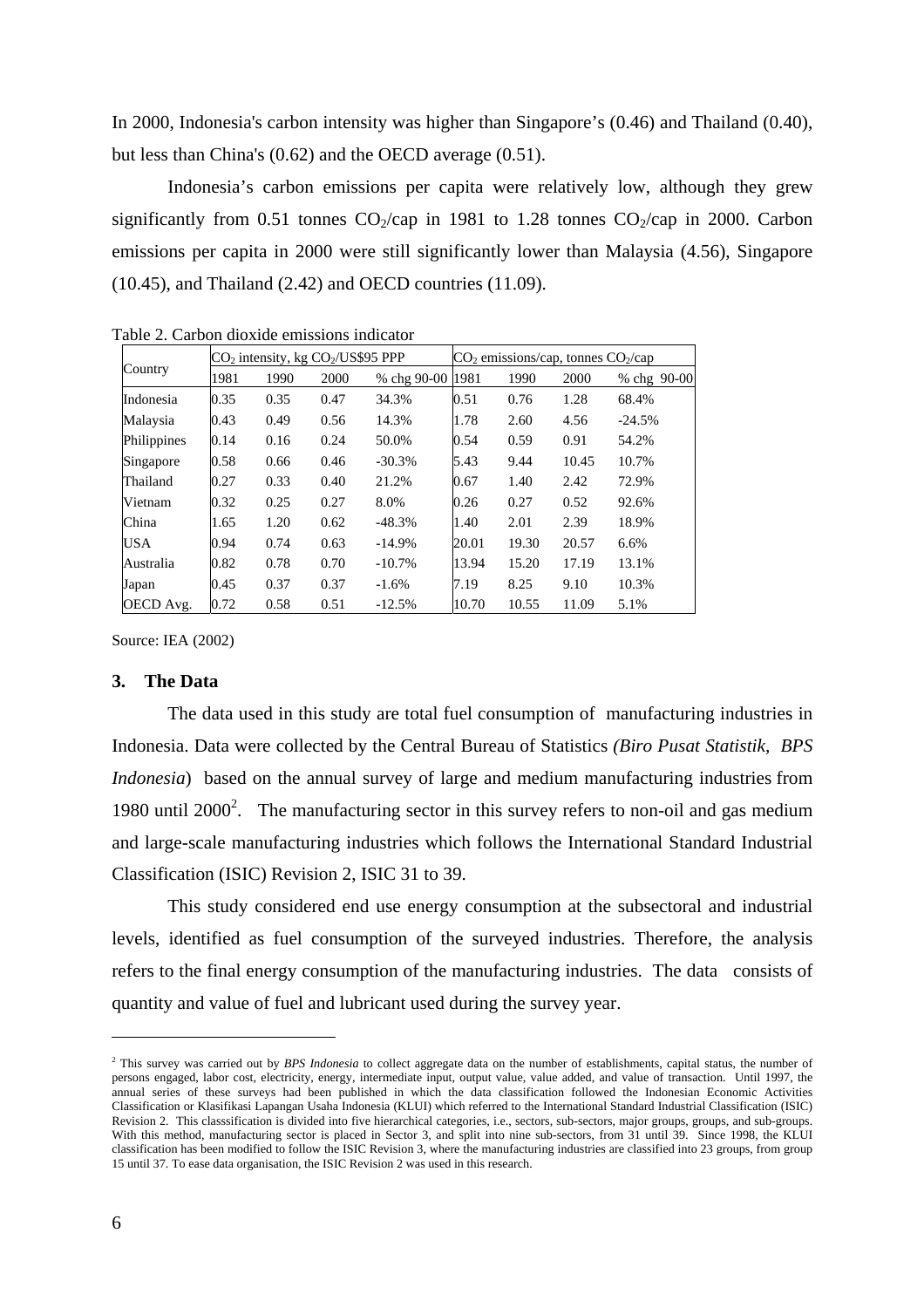Figure 3 shows the trend of total energy consumption in the manufacturing sector by type of fuel. The use of natural gas and coal has increased sharply due to substitution for petroleum products in this sector since 1992. There were at least two prominent falls in energy consumption due to economic recession in this period. The first was in 1985 when total consumption declined by 14.7 percent from the previous year, and the second was in 1997 and 1998, with annual declines of 6.7 percent and 4.4 percent respectively from the previous years. This trend is important for selecting periods for the decomposition analysis.

Although the use of gas in this sector is significant, since the carbon emissions of gas are lower than that of coal and oil and also lower than indirect emissions of electricity, electricity and oil remained the largest contributors to  $CO<sub>2</sub>$  emissions during 1980-2000 (Figure 4).





Fig 4. Trend of  $CO<sub>2</sub>$  emissions by type of fuel in medium and large-scale manufacturing sector

The average growth of energy consumption increased at a slower rate than value added growth prior to 1997, but it grew at a much higher rate from 1997 to 2000. This led to an increase in aggregate energy use per real manufacturing value added (aggregate energy intensity). Textile, paper, chemical, non-metal and basic metal subsectors accounted for the majority of energy use in the sector (energy intensive industries) but for only a relatively small proportion of the total value added. Figure 5 shows energy intensities and value added in the manufacturing sector in Indonesia in 2000.

The manufacturing sector has experienced structural changes over the period of study in response to the enactment of investment policies and regulations. A rapid industrialisation process took place mainly in basic metal, textiles, paper, and fabricated metal subsectors throughout the period of analysis. Manufacturing sectors grew quickly especially after implementation of the new government regulation No. 20 in 1994 which permitted 100%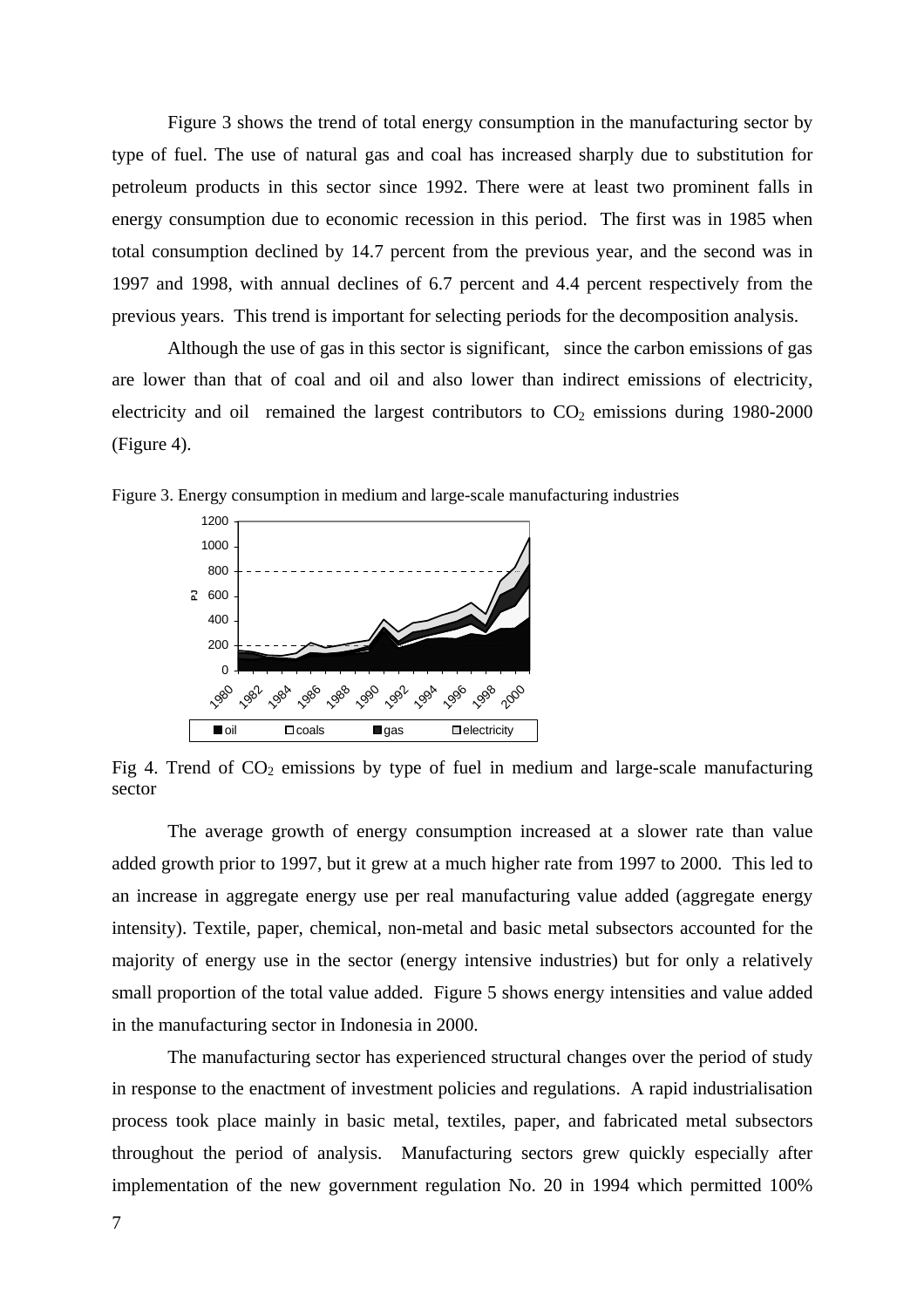foreign equity investment (see BKPM, 2004). Investments in paper, chemical and fabricated metal subsectors increased significantly. New investments in these subsectors dominated annual growth rates during the period of 1990-1997. However, after the economic crisis in mid-1997, the growth rate of all subsectors slowed down, particularly in the basic metal and non-metal subsectors (see Thee, 2001).



Figure 5. Subsectoral manufacturing energy intensities and value added in 2000.



Two important measures of industrialization in Indonesia are import substitution and export orientation that were initiated with the development of factories for manufacturing the previously imported products (Ishida, 1970). As a result, prior to 1985, economic policy was focused on developing import substitution industries (Table 3). During 1980-1985 the manufacturing sector grew, on average, by 17 percent per year. This policy led to a rapidly increasing growth in the basic metal subsector (106%). Wood, paper, and chemical subsectors grew moderately, around 24-27%, while food, textile, chemical and fabricated metal subsectors dominated the manufacturing sector throughout the period of analysis (1980-2000).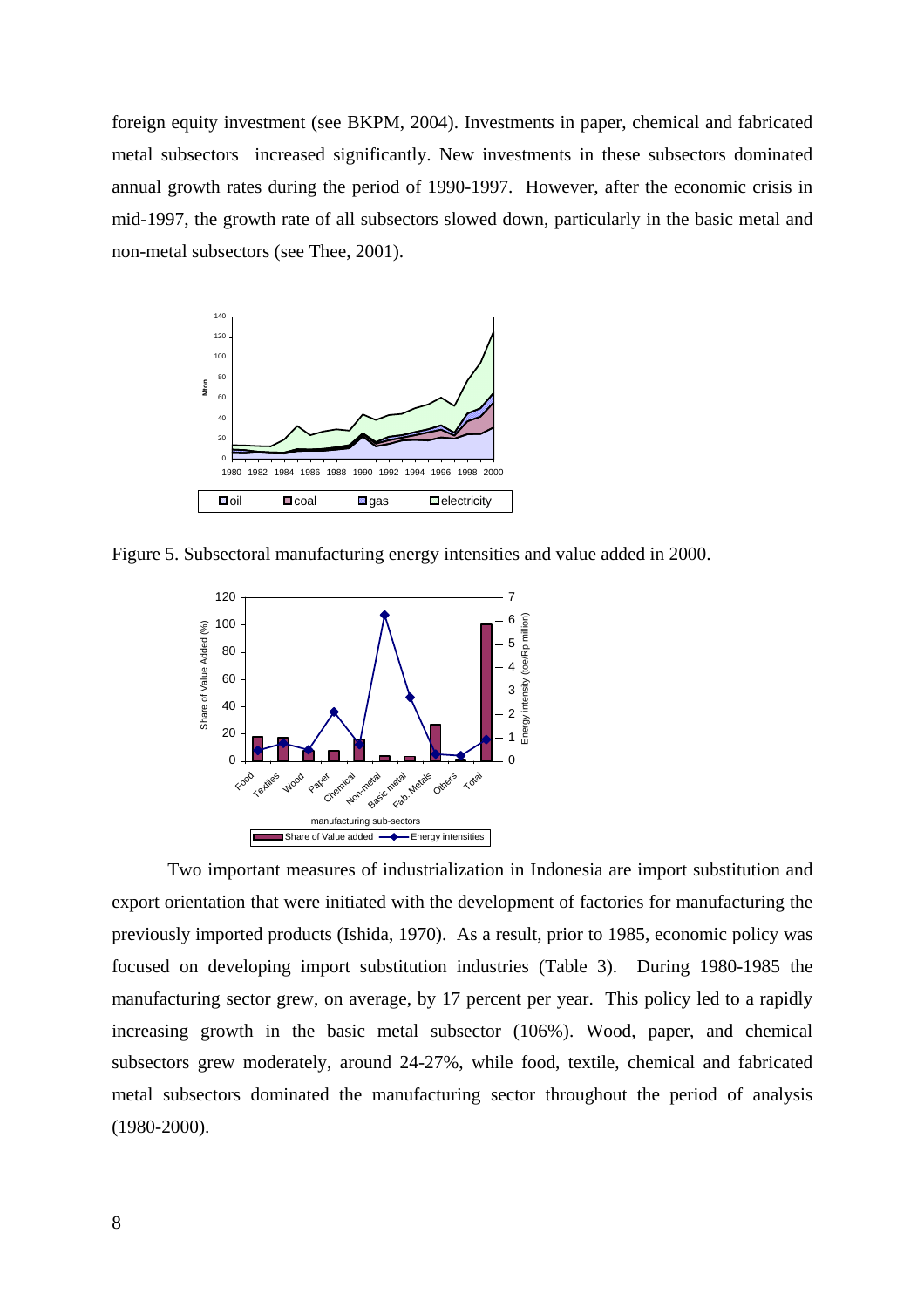As government policy moved towards export-oriented and labour intensive industries after 1985, the growth rate of the total manufacturing sector declined to one-fifth of the previous growth rate. The growth rate of some energy-intensive industries such as basic metal and non-metal subsectors declined significantly suggesting a decrease in the share of energy-intensive manufacturing industries in period 1985-1990.Responds to this government policy, however, increased the growth rate of textiles and paper subsectors during 1985-1990, although then showed the declining trend after 1990*.* 

Whether the fluctuations in value added and their impacts on energy consumption of manufacturing industries were influenced by the changes in the structure of industry or the improvements on energy efficiency in industry can be investigated using decomposition analysis.

|             | Subsector    |       |       | Annual output growth rate |                |       | Composition (percent of total VA) |     |          |     |                |
|-------------|--------------|-------|-------|---------------------------|----------------|-------|-----------------------------------|-----|----------|-----|----------------|
| <b>ISIC</b> |              | 80-85 | 85-90 | 90-97                     | 97-00          | 80-00 | 80                                | 85  | 90       | 97  | 2000           |
| 31          | Food         | 10    | 19    | 8                         | $-3$           | 10    | 31                                | 24  | 26       | 20  | 18             |
| 32          | Textile      | 16    | 39    | 13                        | 6              | 19    | 14                                | 13  | 16       | 16  | 17             |
| 33          | Wood         | 27    | 22    | 6                         | -4             | 14    | 8                                 | 10  | 12       | 8   | 7              |
| 34          | Paper & pulp | 25    | 28    | 16                        | 12             | 20    | 3                                 | 3   | 5        | 6   | 7              |
| 35          | Chemical     | 24    | 10    | 12                        | 5              | 13    | 17                                | 20  | 14       | 15  | 16             |
| 36          | Non-metal    | 19    | 9     | 15                        | -6             | 12    | 6                                 | 6   | 4        | 5   | $\overline{4}$ |
| 37          | Basic metal  | 106   | 25    | 11                        | $-15$          | 35    | 3                                 | 8   | 9        | 5   | 3              |
| 38          | Fab. metals  | 15    | 14    | 21                        | 11             | 16    | 18                                | 16  | 14       | 24  | 26             |
| 39          | Others       | 16    | 24    | 31                        | 5              | 21    | $\Omega$                          | 0   | $\Omega$ |     | $\mathbf{1}$   |
|             | Total        | 17    | 17    | 12                        | $\mathfrak{D}$ | 13    | 100                               | 100 | 100      | 100 | 100            |

Table 3. Value added in medium and large-scale manufacturing subsectors

Fuel choice used in particular industries influenced the amount of energy used, and the emissions released, since conversion factors of energy to heat and to other form of enduses varies by type of fuel. It is also influenced by any shift in the structure of manufacturing towards energy intensive or non-energy intensive industries. Variations in the share of output in an individual subsector also impact on the overall fuel mix in the sector.

The trend of emissions growth from the manufacturing sector varies as a result of changes in energy use and the options of fuel mix. Sub-sectors with a large proportion of highly  $CO<sub>2</sub>$  emitting fuel such as coal would release more carbon than sectors which are more dependent upon cleaner fuels, such as gas. Therefore, fuel choice would have a significant impact on the level of  $CO<sub>2</sub>$  emissions in the sectors. Results of decomposition would reveal the effect of variations in fuel mix on the level of carbon emissions in manufacturing subsectors and industries.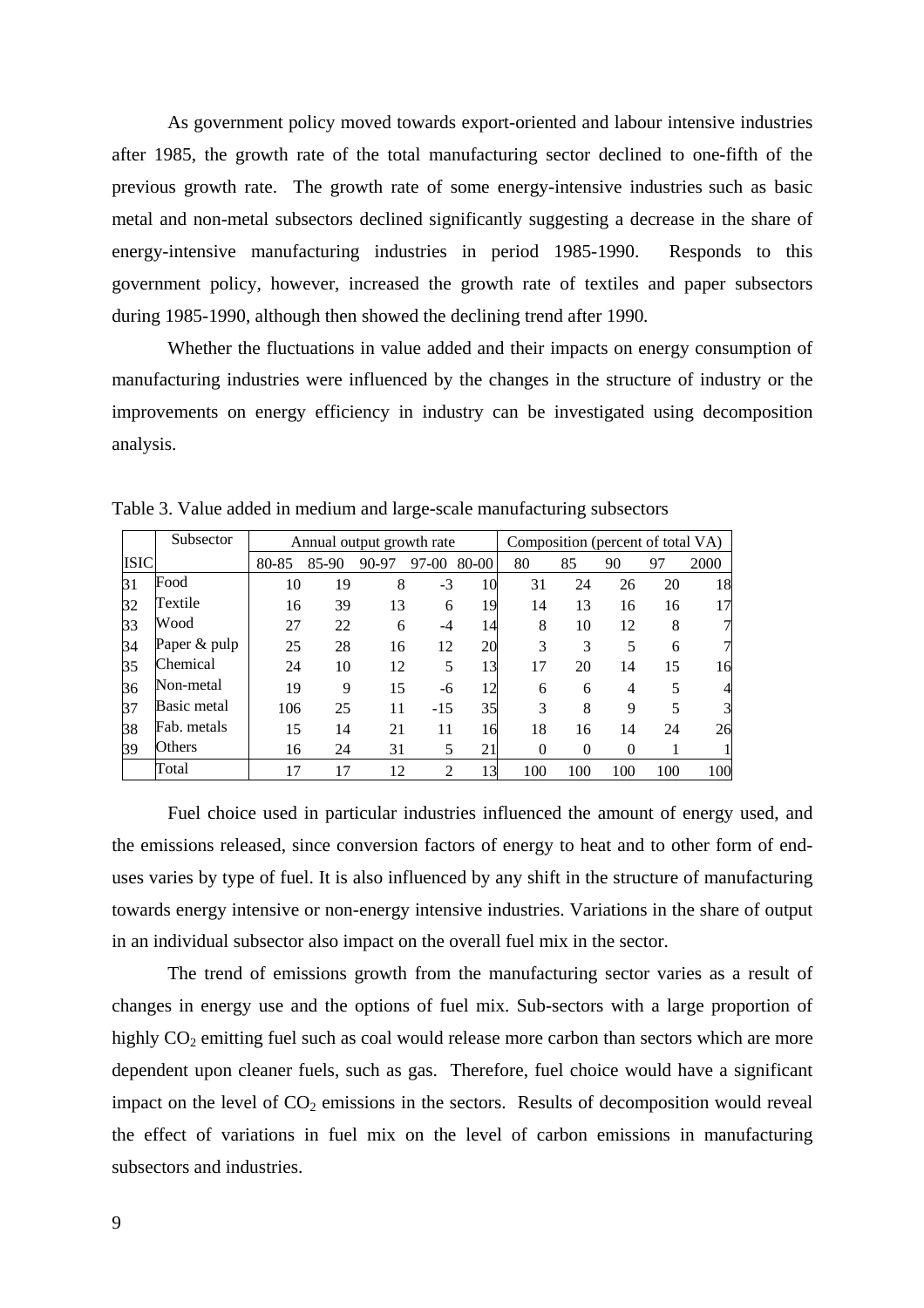To evaluate the fuel mix in individual subsectors, it is important to understand the trend of each type of fuel used in any particular subsector within the period of analysis. Figure 6 displays the pattern of the fuel used in the energy-intensive industries: the textile, paper, non-metal and basic metal subsectors respectively.



Figure 6. Trends of fuel use in energy-intensive subsectors, 1980-2000

The use of oil was dominant in the textile and paper subsectors, and the consumption growth was relatively stable in non-metal subsector. Coal was the dominant fuel in the paper and non-metal sub-sector. In the paper subsector, coal started to be used in considerable quantities after 1994, and in the non-metal subsector after 1996. Use of coal was not significant in the other three sectors: textile chemical, and basic metal subsectors.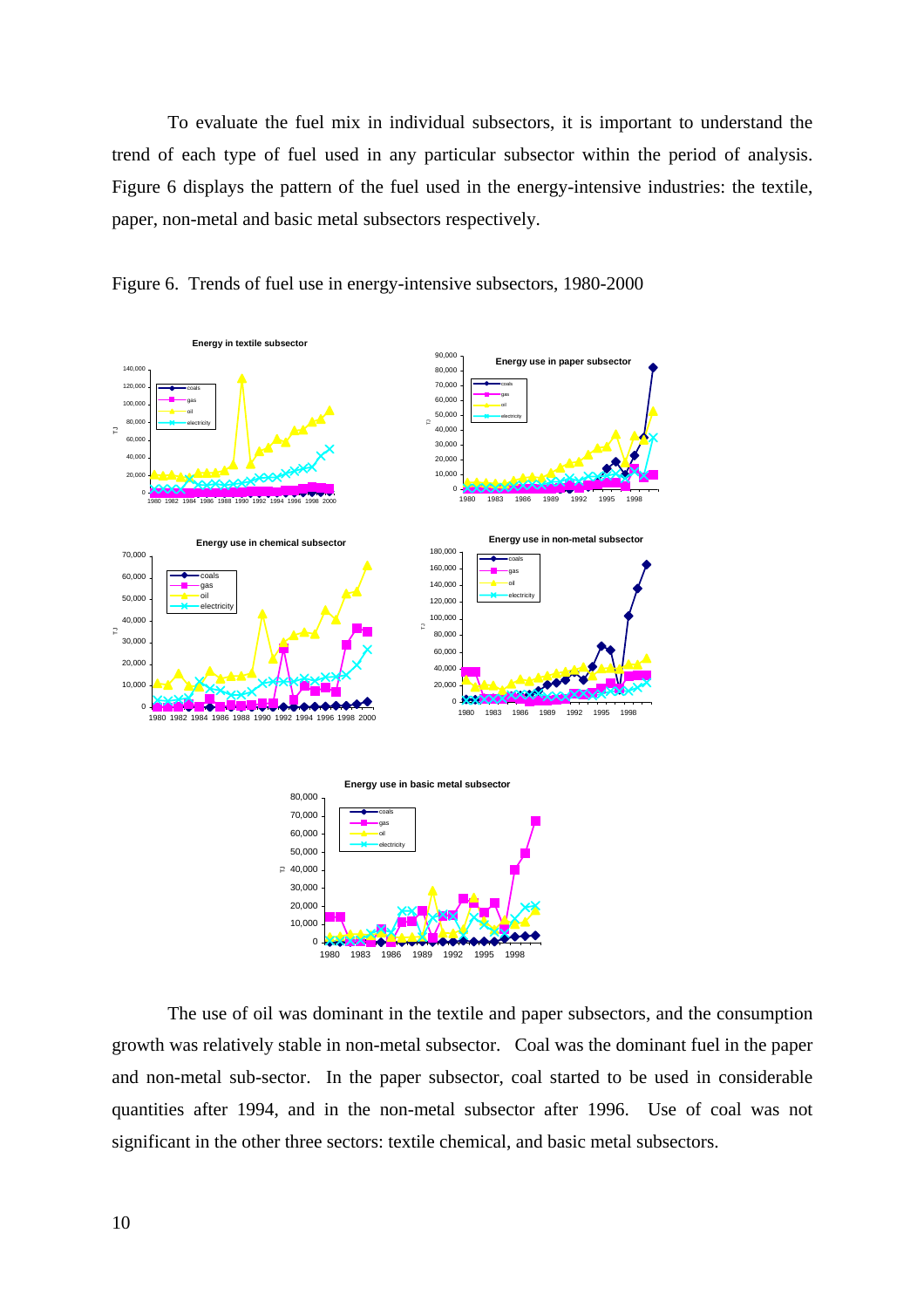Gas was the dominant fuel in the chemical and basic metal subsectors, and gas consumption growth rose sharply in the paper and basic metal subsectors after the mid-1990s. The use of gas was not significant in the textile subsector. Significant quantities of electricity were used in the textile subsector and electricity exhibited an increasing trend in the paper subsector. Electricity consumption grew by a relatively small percentage in the non-metal subsector.

#### **4. The Methodology**

There are various decomposition methodologies widely used in energy related research, most of them being based on two approaches, the Laspeyres and Paasche indices and the Divisia index method. The divisia index method has been applied in many studies in decomposing energy consumption and energy intensity. They include Ang (1994); Ang and Lee (1994); Liu *et al* (1992). Study on energy related  $CO<sub>2</sub>$  emissions using the Divisia index method have been done, among them, by Torvanger (1991), Ang and Pandiyan (1997), Choi and Ang (2001). The obstacle in the use of the Divisia index method is the existence of a residual, which could possibly result in overestimation or under estimation of the result.

Ang and Lee (1994) compared five decomposition methods and concluded that adaptive weighting Divisia (AWD) was the most robust of the five methods. This method results in small residuals, however, there are problems in handling zero values.

Further development on decomposition methodology includes the complete decomposition model introduced by Sun (1998). The complete decomposition model is designed to improve the reliability and the accuracy of the decomposition model. With this approach, the residual values commonly arising in other decomposition methods, such as Divisia index method, can be removed by imposing the jointly created and equally distributed rule. This method has been increasingly used in analysing  $CO<sub>2</sub>$  emissions level and  $CO<sub>2</sub>$ emission intensity (Sun, 1999, 2000; Sun and Malaska, 1998; Luukkanen and Kaivo-oja, 2002; Paul and Bhattacharya, 2004; Kaivo-oja and Luukkanen, 2004). The complete decomposition method is used in this study to decompose the changes in the level of  $CO<sub>2</sub>$ emissions and  $CO<sub>2</sub>$  emissions intensity in the Indonesian manufacturing sector

### **Decomposition on CO<sub>2</sub> emissions**

Following Sun (1999),  $CO_2$  emissions (*P*) can be decomposed as the product of the CO2 emission coefficient (*C*), energy intensity (*I*), the share of value added in subsector *i*  $(S_i)$ , and the total sum of economic activities in the sector  $(Q)$ .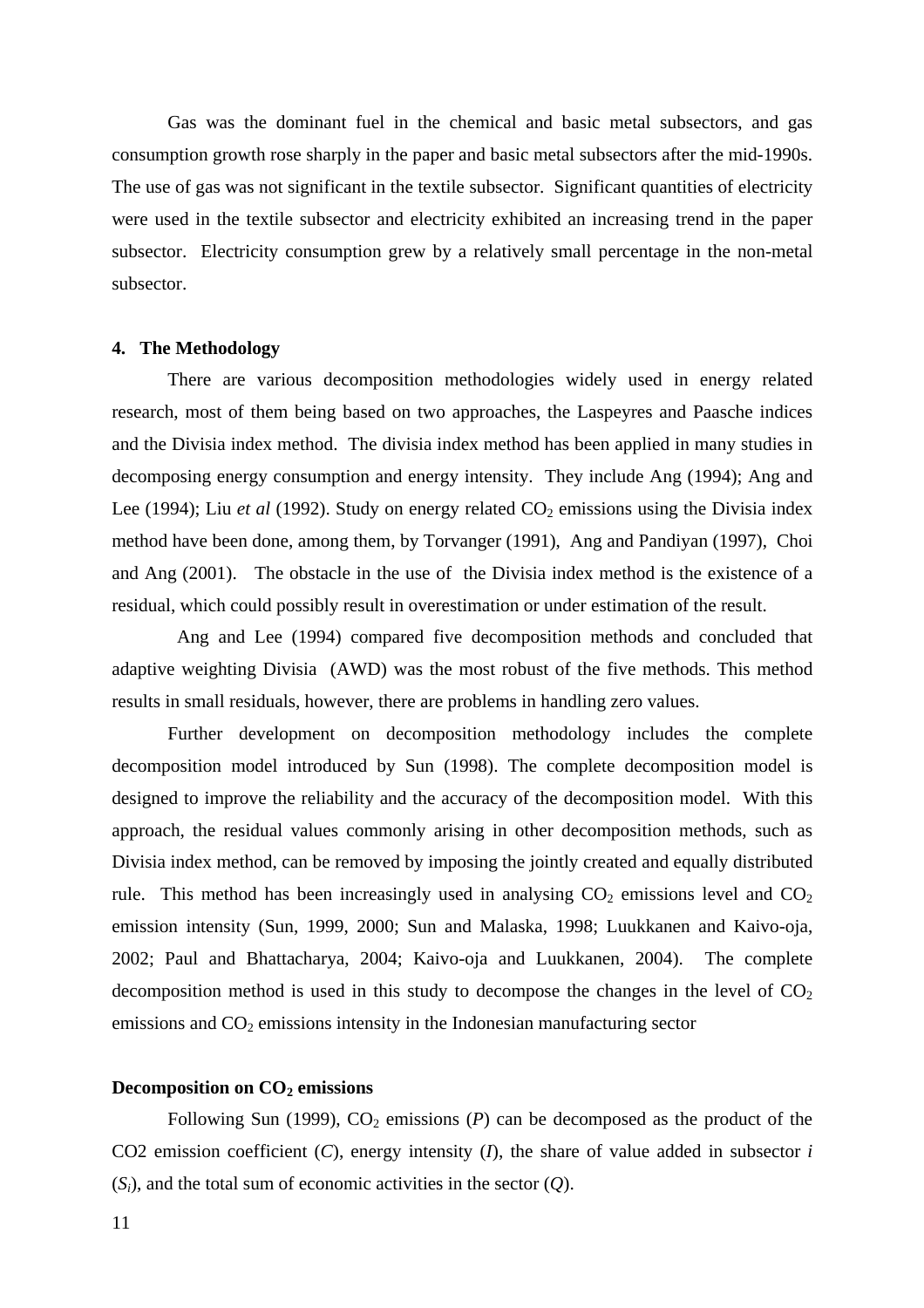$$
P = \sum_{i}^{n} \frac{P_{it}}{E_{it}} \frac{E_{it}}{Q_{it}} \frac{Q_{it}}{Q_{t}} Q_{t} = \sum_{i}^{n} C_{it} I_{it} S_{it} Q_{t}
$$

where the subscript *i* denotes manufacturing sub-sector  $(i = 1,...,n)$ ;  $P_{it}$  the CO<sub>2</sub> emissions of the *i*-th subsector at time  $t$ ;  $E_{it}$  the amount of delivered energy consumed by subsector  $i$  in manufacturing sector at time *t*;  $Q_{it}$  output or value added in subsector *i* at time *t*;  $Q_t$  the manufacturing output at time *t*;

Applying the complete decomposition approach, the change of  $CO<sub>2</sub>$  emissions in manufacturing sector in a given period is equal to the sum of effects of each factor: the coefficient effect of  $CO_2$  emissions ( $C_{effect}$ ), which is also called the pollution effect, the energy intensity effect (*Ieffect*), the structural effect (*Seffect*) and the activity or production effect ( *Qeffect*).

$$
\Delta P = C_{effect} + I_{effect} + S_{effect} + Q_{effect}
$$

The  $Q_{effect}$  is the main effect that creates  $CO_2$  emissions and determines the trend based on the level in the base year.

Decrease of  $CO_2$  emissions occurred if  $C_{effect} + I_{effect} + S_{effect} < 0$ , and an increase of  $CO_2$ emissions occurred when  $C_{effect} + I_{effect} + S_{effect} \ge 0$ . Decrease of  $CO_2$  emissions = - ( $C_{effect} + I_{effect} + S_{effect}$ )

Emission coefficient effect is defined by the ratio of carbon dioxide emission and energy use. It evaluates fuel quality, fuel switching and the installation of abatement technologies. Intensity effect is defined by the ratio of energy consumption and total manufacturing output. The use of energy could be varied by several variables such as energy prices, energy efficiency initiatives, and technological choices (Paul and Bhattachrya, 2004). The energy intensity effect as a function of energy consumption would explain the energy efficiency status as well as changes in output share of each subsector. The changes in output share would represent the socio-economic behaviour of the manufacturing sector. The structural effect is defined as the ratio of the subsector's output to the total manufacturing output. This component explains the changes in the structure of manufacturing, i.e., the relative share of one particular sub-sector in the manufacturing sector. The activity or production effect is measured by total output in the manufacturing sector, which is also regarded as the theoretical  $CO<sub>2</sub>$  emissions caused by economic activities.

The formula used to calculate each effect is derived as a complete decomposition approach for a four-factor model as follows: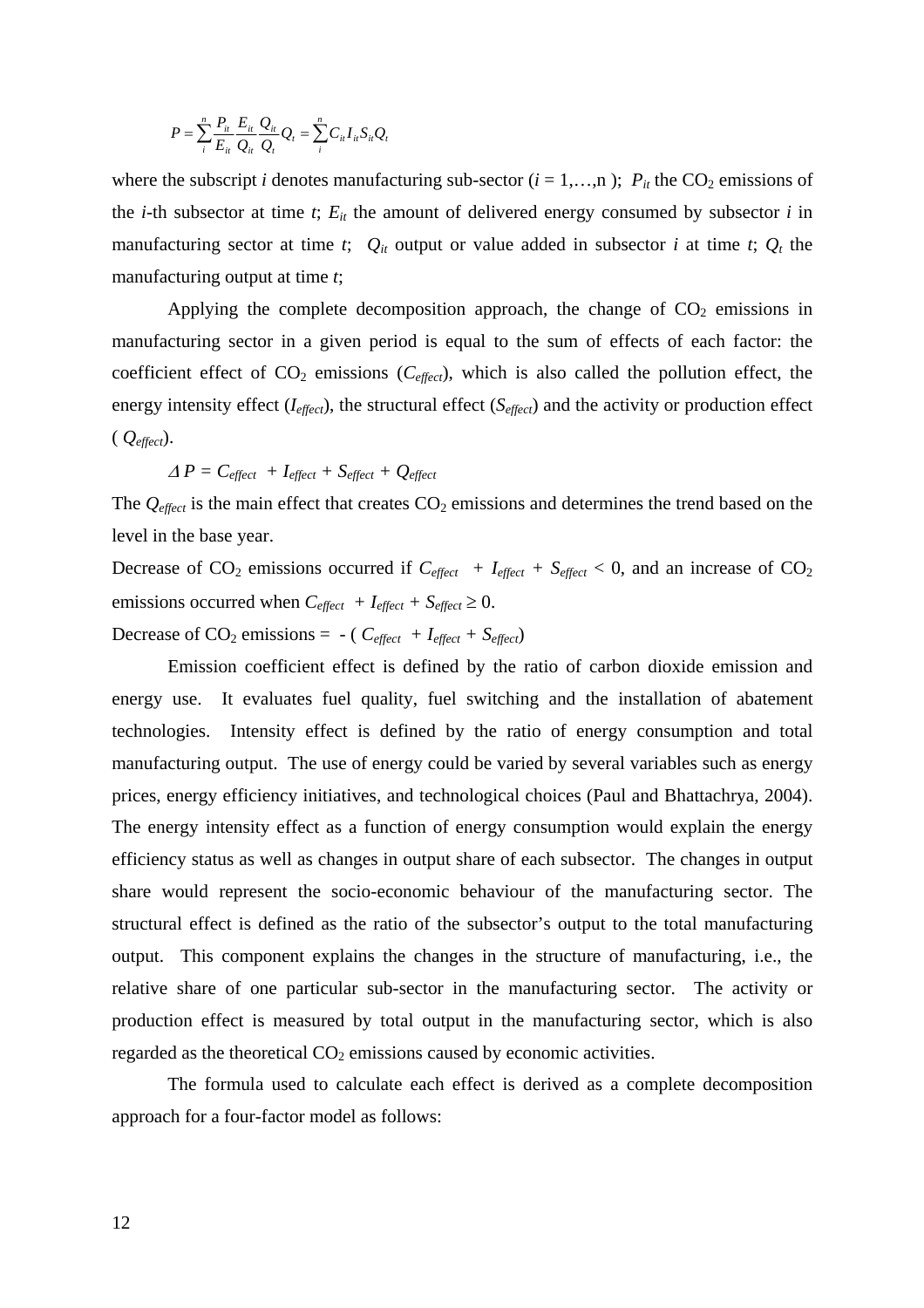The coefficient effect of  $CO<sub>2</sub>$  emissions:

$$
P_{effect} = \sum_{i}^{n} \Delta C_i I_{i,0} S_{i,0} Q_0 + \frac{1}{2} \sum_{i}^{n} (\Delta C_i) \{ (\Delta I_i) S_{i,0} Q_0 + I_{i,0} (\Delta S_i) Q_0 + I_{i,0} S_{i,0} \Delta Q \}
$$
  
+ 
$$
\frac{1}{3} \sum_{i}^{n} (\Delta C_i) \{ (\Delta I_i) (\Delta S_i) Q_0 + I_{i,0} (\Delta S_i) \Delta Q + (\Delta I_i) S_{i,0} \Delta Q \} + \frac{1}{4} \sum_{i}^{n} (\Delta C_i) (\Delta I_i) (\Delta S_i) \Delta Q
$$

The energy intensity effect:

$$
I_{effect} = \sum_{i}^{n} C_{i,0} (\Delta I_i) S_{i,0} Q_0 + \frac{1}{2} \sum_{i}^{n} (\Delta I_i) \{ (\Delta C_i) S_{i,0} Q_0 + C_{i,0} (\Delta S_i) Q_0 + C_{i,0} S_{i,0} \Delta Q \}
$$
  
+ 
$$
\frac{1}{3} \sum_{i}^{n} (\Delta I_i) \{ (\Delta C_i) (\Delta S_i) Q_0 + C_{i,0} (\Delta S_i) \Delta Q + (\Delta C_i) S_{i,0} \Delta Q \} + \frac{1}{4} \sum_{i}^{n} (\Delta C_i) (\Delta I_i) (\Delta S_i) \Delta Q
$$

The structural effect:

$$
S_{effect} = \sum_{i}^{n} C_{i,0} I_{i,0} (\Delta S_i) Q_0 + \frac{1}{2} \sum_{i}^{n} (\Delta S_i) ((\Delta C_i) I_{i,0} Q_0 + C_{i,0} (\Delta I_i) Q_0 + C_{i,0} I_{i,0} \Delta Q) + \frac{1}{3} \sum_{i}^{n} (\Delta S_i) ((\Delta C_i) (\Delta I_i) Q_0 + C_{i,0} (\Delta I_i) \Delta Q + (\Delta C_i) I_{i,0} \Delta Q) + \frac{1}{4} \sum_{i}^{n} (\Delta C_i) (\Delta I_i) (\Delta S_i) \Delta Q
$$

The production effect also termed as the theoretical  $CO<sub>2</sub>$  emissions caused by the economic activities:

$$
Q_{effect} = \sum_{i}^{n} C_{i,0} I_{i,0} S_{i,0} \Delta Q_0 + \frac{1}{2} \sum_{i}^{n} (\Delta Q) \{ (\Delta C_i) I_{i,0} S_{i,0} + C_{i,0} (\Delta I_i) S_{i,0} + C_{i,0} I_{i,0} \Delta S_i \} + \frac{1}{3} \sum_{i}^{n} (\Delta Q) \{ (\Delta C_i) (\Delta I_i) S_{i,0} + C_{i,0} (\Delta I_i) (\Delta S_i) + C_{i,0} (\Delta I_i) (\Delta S_i) \} + \frac{1}{4} \sum_{i}^{n} (\Delta C_i) (\Delta I_i) (\Delta S_i) \Delta Q
$$

#### Decomposition on CO<sub>2</sub> emission intensity

CO2 emission intensity, *A*, is defined as the ratio between total carbon emitted by a specific subsector,  $P$ , and activity level or value added of that subsector,  $Q$ . In this study,  $CO<sub>2</sub>$ emission intensity  $A(P/Q)$  is decomposed into the product of the  $CO<sub>2</sub>$  emission coefficient of energy use  $(C)$ , energy intensity  $(I)$ , the share of value added in the specific sector  $(S_i)$ :

$$
A = P/Q = \sum_{i}^{n} \frac{P_{ii}}{E_{ii}} \frac{E_{ii}}{Q_{ii}} \frac{Q_{ii}}{Q_t} = \sum_{i}^{n} C_{ii} I_{ii} S_{ii}
$$

The description for this formula follow the notations detailed previously.

The change of  $CO<sub>2</sub>$  emission intensity in a given period is equal to the sum of the coefficient effect of  $CO_2$  emissions ( $C_{effect}$ ), which is also called pollution effect, the energy intensity effect (*Ieffect*), and the structural effect (*Seffect*).

$$
\varDelta A = C_{\text{eff}Ect} + I_{\text{effect}} + S_{\text{effect}}
$$

Similar with the  $CO<sub>2</sub>$  emission decomposition detailed previously, the formula used to calculate each effect in the  $CO<sub>2</sub>$  emission intensity is derived as a complete decomposition approach for a three-factor model.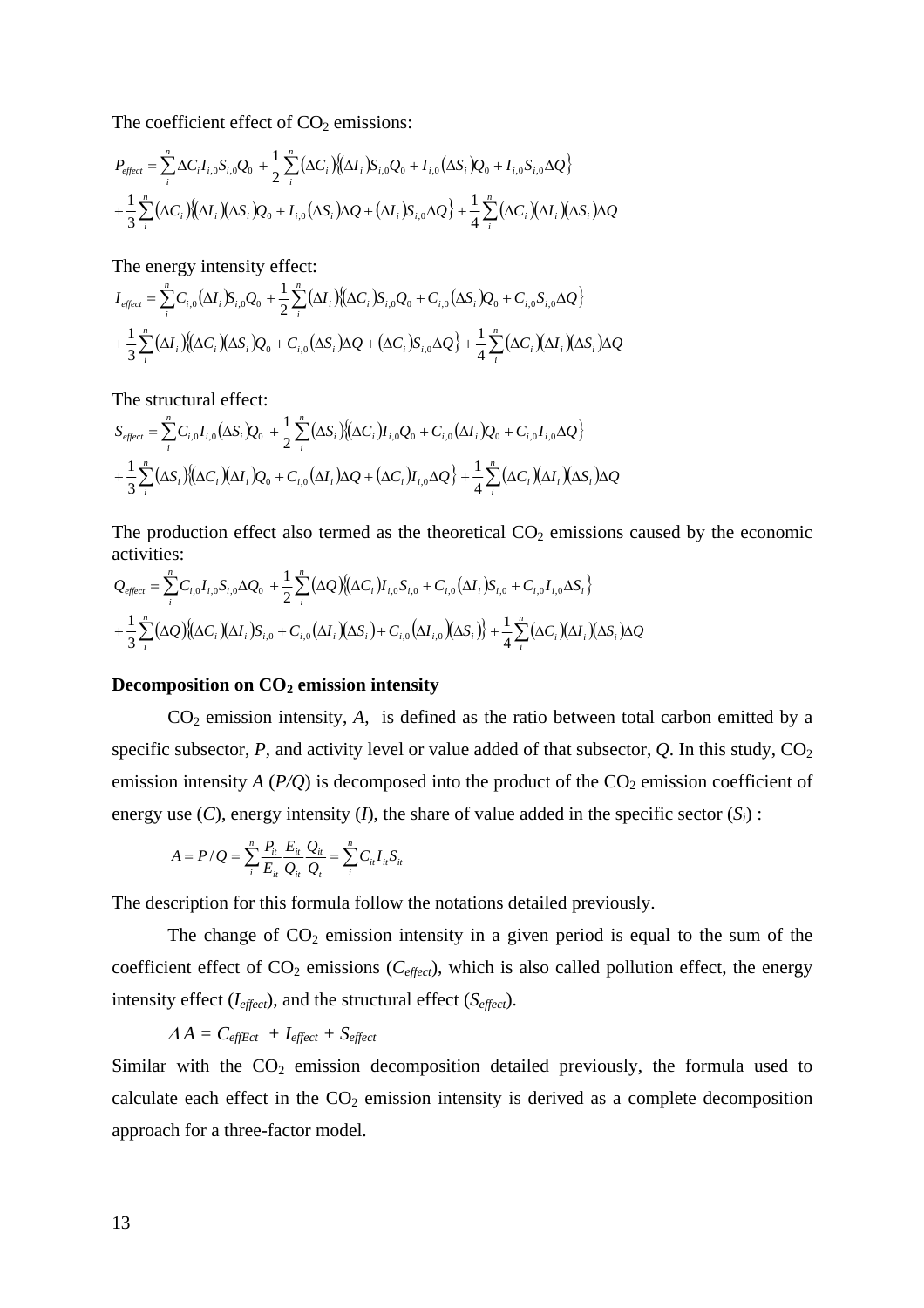## Calculation of CO<sub>2</sub> emissions

Carbon dioxide  $(CO<sub>2</sub>)$  emission are estimated by taking into account the carbon emission factors (TC/TJ), the fraction of oxidised carbon of the fuels (FCO) according to the method introduced by the IPCC (1995). Energy consumption data should be converted from its original unit to terajoules (TJ) unit using standard conversion factors.

The sectoral  $CO<sub>2</sub>$  emissions of the *j*-th fuel is obtained from the following relationship:

 $EC_j(t) = FC_j(t) \times CEF_j \times FCO_j \times M$ 

where  $EC_i(t)$  is the carbon dioxide emission of the *j*-th fuel at time *t*;  $FC_i(t)$  the consumption of the *j*-th fuel at time t;  $CEF_i$  the carbon emission factor of the *j*-th fuel;  $FCO_i$  the fraction of carbon oxidised of the *j-*th fuel; and M the molecular weight ratio of carbon dioxide to carbon, 44/12.

Total emissions of  $CO<sub>2</sub>$  of the *i*-th subsector is

$$
TC_i(t) = \sum_j EC_j
$$

Total emissions of CO2 of the manufacturing is

$$
C_t = \sum_i TC_i(t)
$$

| Fuel                     | Carbon emission factor<br>in $TC/TJ$<br>(CEF) | Fraction of carbon<br>oxidised $(FCO)$ |
|--------------------------|-----------------------------------------------|----------------------------------------|
| Motor gasoline           | 18.9                                          | 0.99                                   |
| Fuel oil                 | 20.2                                          | 0.99                                   |
| Kerosene                 | 19.6                                          | 0.99                                   |
| Diesel oil               | 20.2                                          | 0.99                                   |
| Other petroleum products | 20.2                                          | 0.99                                   |
| Coal                     | 25.8                                          | 0.98                                   |
| Soft coke                | 25.8                                          | 0.98                                   |
| Natural gas              | 15.3                                          | 0.995                                  |
| LPG                      | 17.2                                          | 0.995                                  |

Table 4. Carbon emission factor and fraction of carbon oxidised

*Source: IPPC (1995)*

# **CO2 emission of the electricity consumption**

In estimating  $CO_2$  emissions due to electricity consumption, also called indirect  $CO_2$ emissions, data on particular fuel used for power generation are required. This estimation considers annual electricity consumption,  $CO<sub>2</sub>$  emissions factor due to electricity generation, and the transmission and distribution efficiency of electricity (Priambodo and Kumar, 2000). It is expressed in the following relationship:

$$
EEC(t) = \frac{EC(t) \times CEF_e}{\eta_{TD}}
$$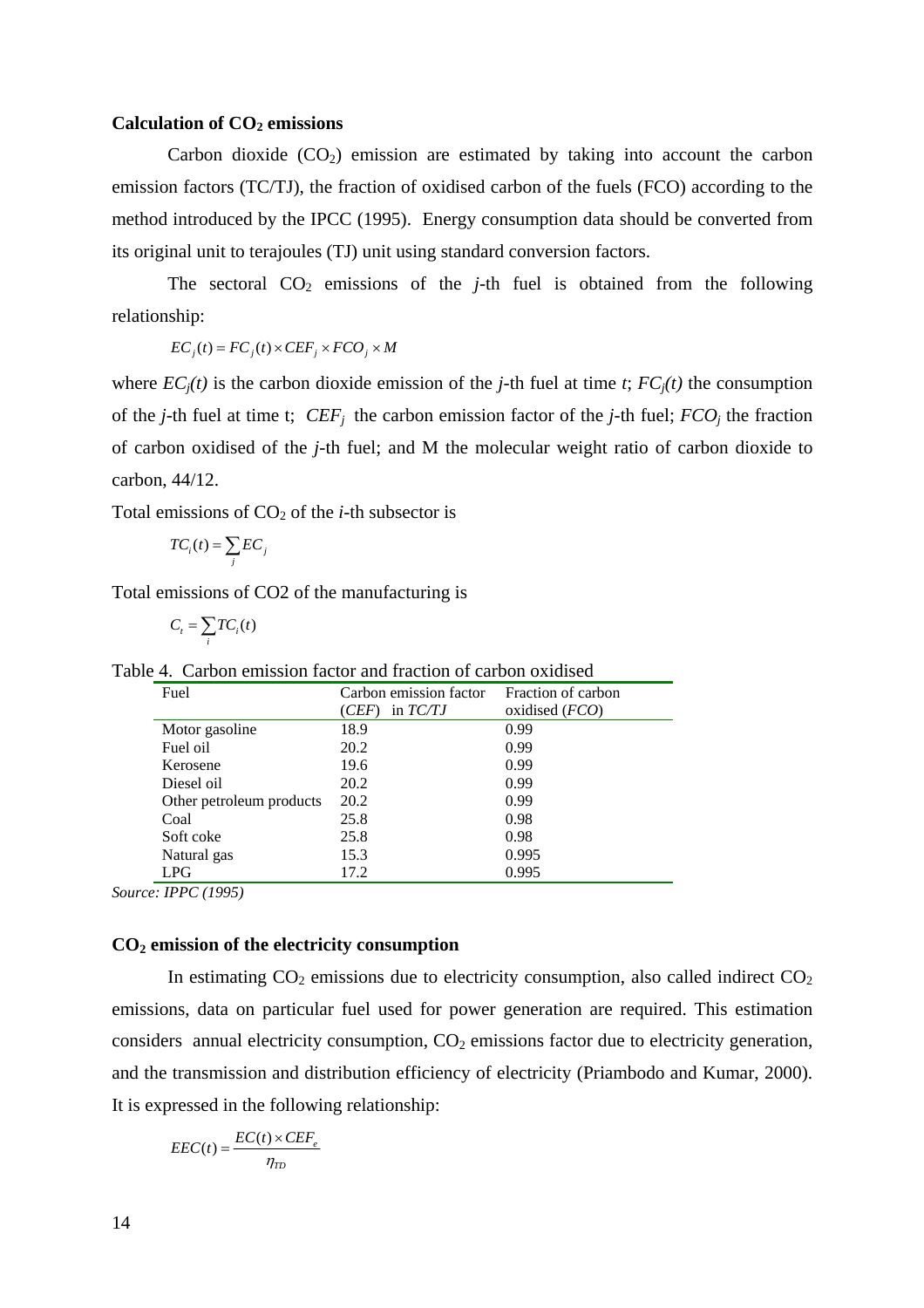where  $EEC(t)$  is  $CO_2$  emission due to electricity consumption at time *t*;  $EC(t)$  is electricity consumption at time  $t$ ;  $CEF_e$  is carbon emission factor due to electricity generation  $(CO<sub>2</sub>/MW<sub>h</sub>)$  which is estimated as :

$$
=\frac{(CEL_j(t) \times CEF_j \times FCO_j \times M)}{EL(t)}
$$

where  $CEL<sub>j</sub>(t)$  is *j*-th fuel consumption for electricity generation at time t;  $EL(t)$  is total electricity generated at time *t*.

Some assumptions are used in this analysis. For Indonesia,  $CO<sub>2</sub>$  emissions per unit of electricity generated,  $CEF_e$ , were assumed to be 0.79 ton of  $CO<sub>2</sub>/MWh$  of electricity generated, which is in the range of  $0.066$ -1.8 ton of  $CO<sub>2</sub>/MWh$  as recommended in the research on energy use in Indonesia done by Kleeman, et.al (1994) as reported by Priambodo and Kumar (2000). Hence, the transmission and distribution efficiency  $\eta_{TD}$  of 0,79 was used to estimate the  $CO<sub>2</sub>$  emissions due to electricity generation.

## **5. The Results**

### **5.1. Decomposition of CO<sub>2</sub> emissions**

The result of the decomposition shows that all four components of effects contributed to increase the changes in  $CO<sub>2</sub>$  emissions, dominated by economic activity and structural changes in the manufacturing sector. An increase of  $CO<sub>2</sub>$  emissions occurred in 12 out of 20 years of the observation. Figure 7 illustrated the pattern of changes in  $CO<sub>2</sub>$  emissions. It shows that real increases in  $CO_2$  emissions,  $(\Delta P)$ , were greater than the theoretical emissions caused by economic activities in most observation years, suggesting fuel switching and abatement technologies were necessary. Theoretical  $CO<sub>2</sub>$  emissions or the change of  $CO<sub>2</sub>$ emissions due to economic activities over the period 1980-2000 was 77.5 Mt, while real  $CO<sub>2</sub>$ emissions,  $\Delta P$ , increased by 188 Mt.

Table 5 shows in more detail how each effect contributed to changes in  $CO<sub>2</sub>$ emissions, as also illustrated in Figure 8. The coefficient effect of  $CO<sub>2</sub>$  emissions was mostly positive over the entire period, suggesting the need for fuel switching and environment related policies. The increasing trend of coal consumption was probably responsible for the increase in the pollution effect. Which subsector would specifically need the fuel switching and environmental related treatment is explained at subsectoral level analysis in the following sub-section.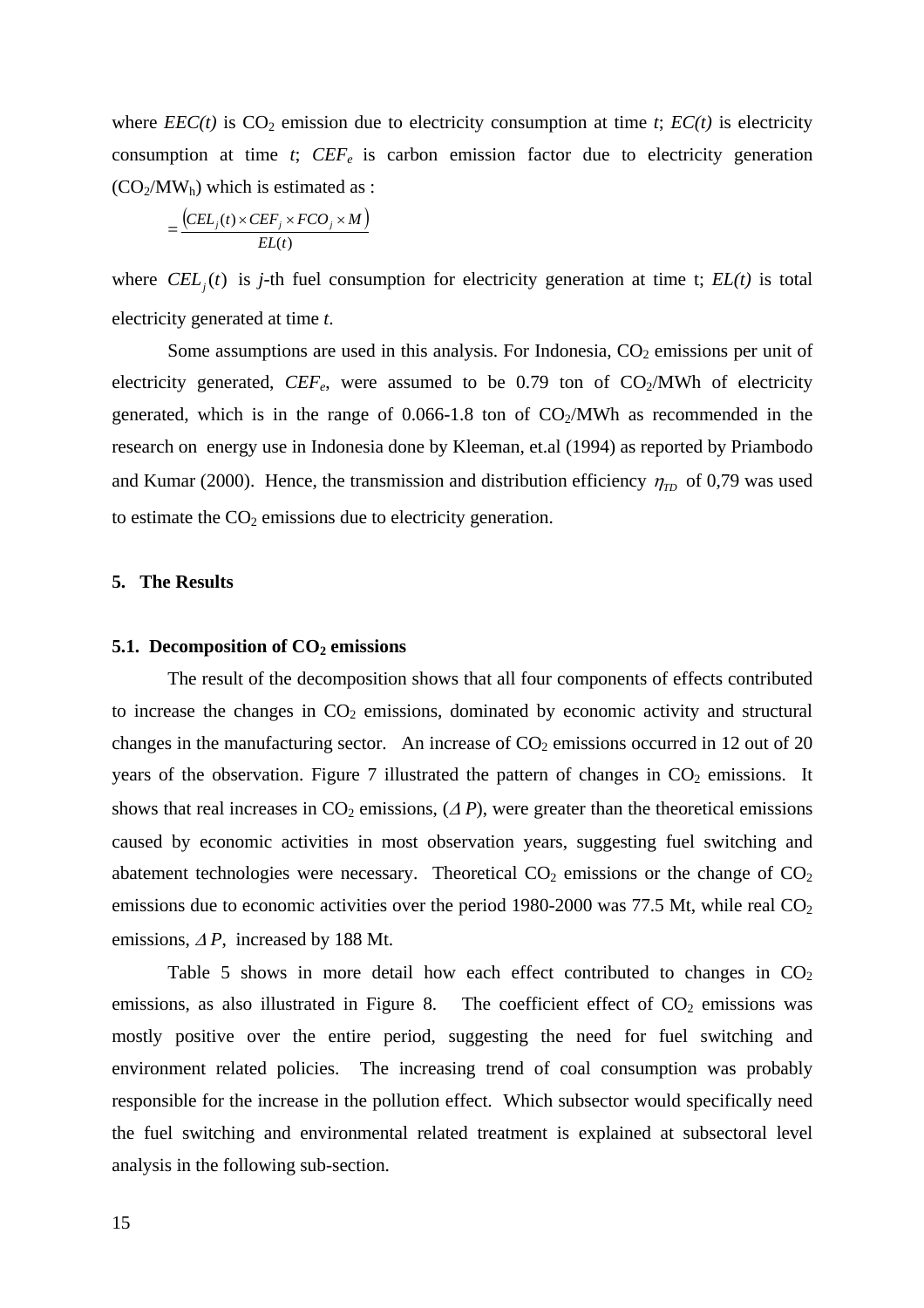

Figure 7. The increase of  $CO<sub>2</sub>$  emissions in manufacturing sector, 1980-2000

Overall, the energy intensity effect contributed to the increase in  $CO<sub>2</sub>$  emissions, although it showed a declining trend in several years of observation. This reflected the fact that energy efficiency improvements and changes in fuel mix option are necessary, as there has been an increasing use of coal and a large proportion of oil consumption in the final fuel mix in several subsectors. The heavy industrialisation during 1980-1985 would also have increased energy intensity in the sector*.*

The declining trend of energy intensity in some years was not necessarily the result of energy efficiency improvement, since changes in the structure of industry could also reduce the energy intensity effect. After the 1997 economic crisis, output of energy intensive subsectors dropped significantly, and this unexpected change increased energy intensity. Reductions in the subsidy on energy prices starting in 1998 has not yet shown significant influence on reducing energy intensity effect.



Figure 8. Decomposition of changes in  $CO<sub>2</sub>$  emissions in manufacturing sector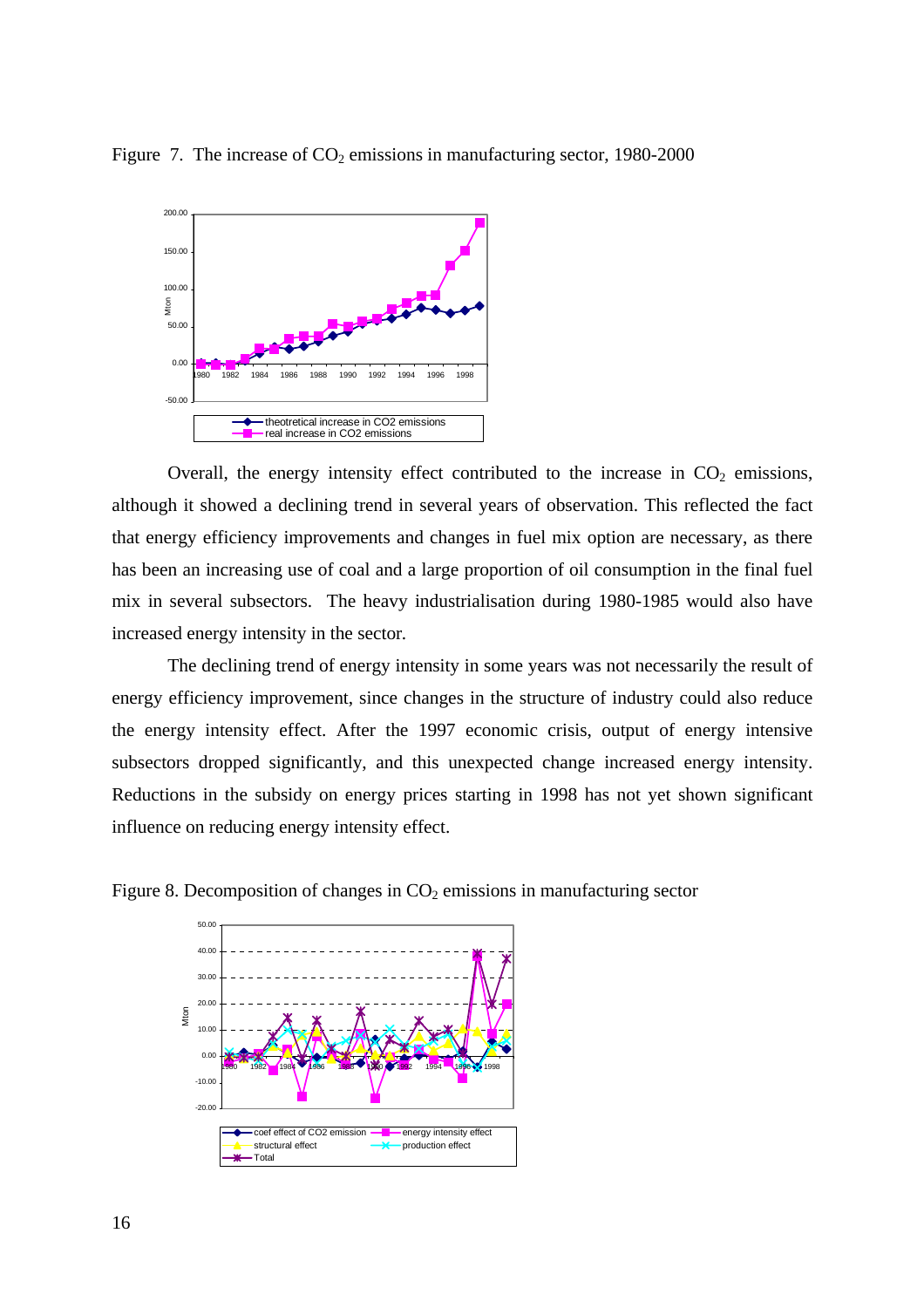| Period | Coef. effect of | Intensity | Structural              | Prod. effect              | Total        | Decrease of    |
|--------|-----------------|-----------|-------------------------|---------------------------|--------------|----------------|
|        | $CO2$ emission  | effect    | $\operatorname{effect}$ | (theoretical<br>emission) | $(\Delta P)$ | $CO2$ emission |
| 1980   | 0.10            | $-2.22$   | 0.43                    | 1.51                      | $-0.18$      | 1.69           |
|        |                 |           |                         |                           |              |                |
| 1981   | 1.42            | $-0.87$   | $-0.82$                 | $-0.28$                   | $-0.55$      | 0.27           |
| 1982   | 0.55            | 1.02      | 0.00                    | $-1.76$                   | $-0.18$      | $-1.57$        |
| 1983   | 4.14            | $-5.48$   | 3.98                    | 4.91                      | 7.55         | $-2.64$        |
| 1984   | 0.80            | 2.57      | 1.29                    | 10.02                     | 14.68        | $-4.66$        |
| 1985   | $-2.43$         | $-15.23$  | 8.22                    | 8.39                      | $-1.05$      | 9.43           |
| 1986   | $-0.47$         | 7.49      | 9.34                    | $-2.62$                   | 13.73        | $-16.36$       |
| 1987   | $-0.63$         | 0.71      | $-0.96$                 | 3.80                      | 2.91         | 0.89           |
| 1988   | $-3.35$         | $-2.95$   | 0.42                    | 5.92                      | 0.04         | 5.88           |
| 1989   | $-2.63$         | 8.69      | 3.12                    | 7.99                      | 17.18        | $-9.19$        |
| 1990   | 6.40            | $-16.05$  | 0.60                    | 5.38                      | $-3.68$      | 9.06           |
| 1991   | $-3.85$         | $-0.30$   | 0.25                    | 10.28                     | 6.38         | 3.90           |
| 1992   | $-0.79$         | $-3.31$   | 3.11                    | 4.35                      | 3.37         | 0.98           |
| 1993   | 0.39            | 2.48      | 7.71                    | 2.89                      | 13.47        | $-10.58$       |
| 1994   | 0.55            | $-0.99$   | 2.12                    | 5.81                      | 7.49         | $-1.68$        |
| 1995   | $-1.14$         | $-2.18$   | 5.05                    | 8.46                      | 10.19        | $-1.73$        |
| 1996   | 1.91            | $-8.55$   | 10.51                   | $-2.83$                   | 1.04         | $-3.87$        |
| 1997   | $-4.09$         | 38.17     | 9.45                    | $-4.32$                   | 39.20        | $-43.53$       |
| 1998   | 5.61            | 8.60      | 1.90                    | 3.68                      | 19.78        | $-16.11$       |
| 1999   | 2.68            | 19.90     | 8.72                    | 5.96                      | 37.25        | $-31.30$       |
| Total  | 5.19            | 31.49     | 74.44                   | 77.51                     | 188.62       | -111.11        |

Table 5. Decomposition of changes in  $CO<sub>2</sub>$  emissions in manufacturing sector (Mt)

In the periodwise analysis shown in Table 6, it also indicates that economic growth was the main contributor to the increase in  $CO<sub>2</sub>$  emissions, except during period of 1997-2000. The economic crisis in 1997 reduced the value added which then led to a decline in CO2 emissions. The declining structural effect after the crisis helped to explain this trend (Figure 9).

The structural effect was negative during 1980-1990 and through the whole period 1980-2000. This reflected a shift to less energy intensive in industrial structure that occurred in those periods, especially after 1985, which then contributed to the decrease in  $CO<sub>2</sub>$ emissions.

Although the coefficient effect of emission showed a decreasing rate averaging at 17 percent throughout the period of analysis. The average change in  $CO_2$  emissions ( $\Delta P$ ) during 1997-2000 reached 80.5 Mton which was much higher than in the previous period of analysis. This sharp increase was driven by a large increase in energy intensity effect (91 percent of the total effect) during that period. Either inefficiency in energy use or the change in the fuel mix option could be the underlying factors for these changes.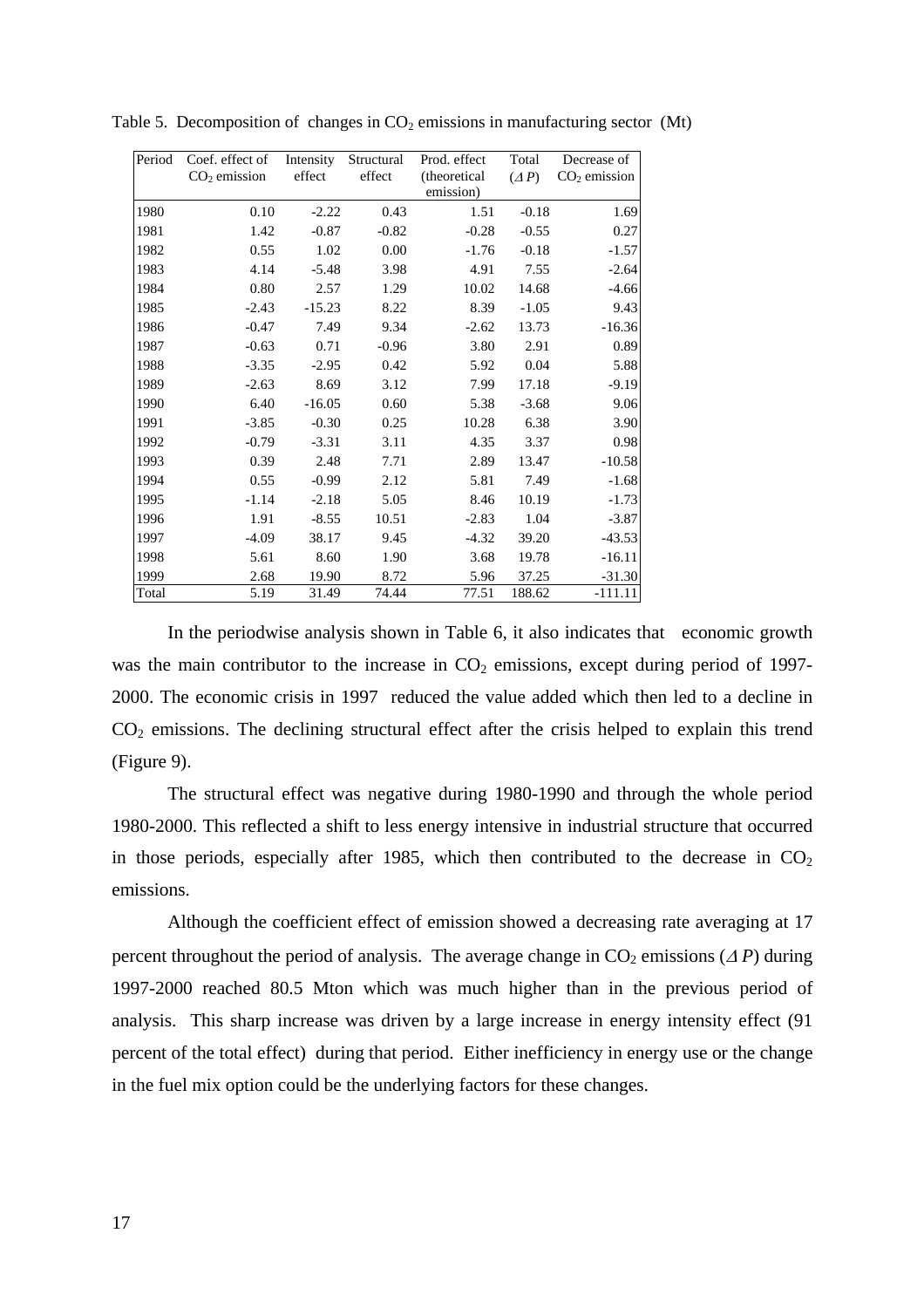Table 6. Contribution of each effect of changes in  $CO<sub>2</sub>$  emissions (Mton)

| <b>Effects</b>     | 1980-1990 | %      | 1990-1997 | %      | 1997-2000 | $\%$ | 1980-2000 | $\%$  |
|--------------------|-----------|--------|-----------|--------|-----------|------|-----------|-------|
| Coef. effect of    |           |        |           |        |           |      |           |       |
| $CO2$ emission     | 5.2       | 30     | 4.0       | 24     | 2.4       | 3    | 15.7      | 17    |
| Intensity effect   | $-18.6$   | $-108$ | $-33.3$   | $-200$ | 73.4      | 91   | $-15.7$   | $-17$ |
| Structural effect  | $-9.1$    | $-53$  | 7.5       | 45     | 2.1       | 3    | $-25.3$   | $-27$ |
| Production effect  | 39.7      | 230    | 38.4      | 231    | 2.6       | 3    | 117.6     | 127   |
| Total $(\Delta P)$ | 17.2      | 100    | 16.6      | 100    | 80.5      | 100  | 92.4      | 100   |
| Decrease of $CO2$  |           |        |           |        |           |      |           |       |
| emissions          | 22.4      | 130    | 21.8      | 131    | $-77.9$   | -97  | 25.2      | 27    |

Figure 9. Decomposition of changes in  $CO<sub>2</sub>$  emissions in the selected periods (Mton)



Figure 10 depicted the effect of changes on  $CO<sub>2</sub>$  emissions of the energy intensive subsectors during the selected periods. Economic growth was the main component affecting the increase of  $CO<sub>2</sub>$  emissions in all periods of analysis except in the period 1997-2000, where the economic crisis led the production effect decreased CO2 emissions.

Contribution of structural changes in the manufacturing sector to the change in CO2 emissions after the economic crisis in 1997 was not too significant.

Decrease in energy intensity effect in all energy sub-sectors in period of 1990-1997 led to reduction in  $CO_2$  emissions. This was due to some efficiency improvement as well as a shift in the structure of industries.

The coefficient effect of  $CO<sub>2</sub>$  emissions or the pollution effect was positive for all energy intensive subsectors over the entire period 1980-2000, except in the chemical subsector. The non-metal subsector contributed to the highest level of the pollution effect, followed by textile, basic metal and paper.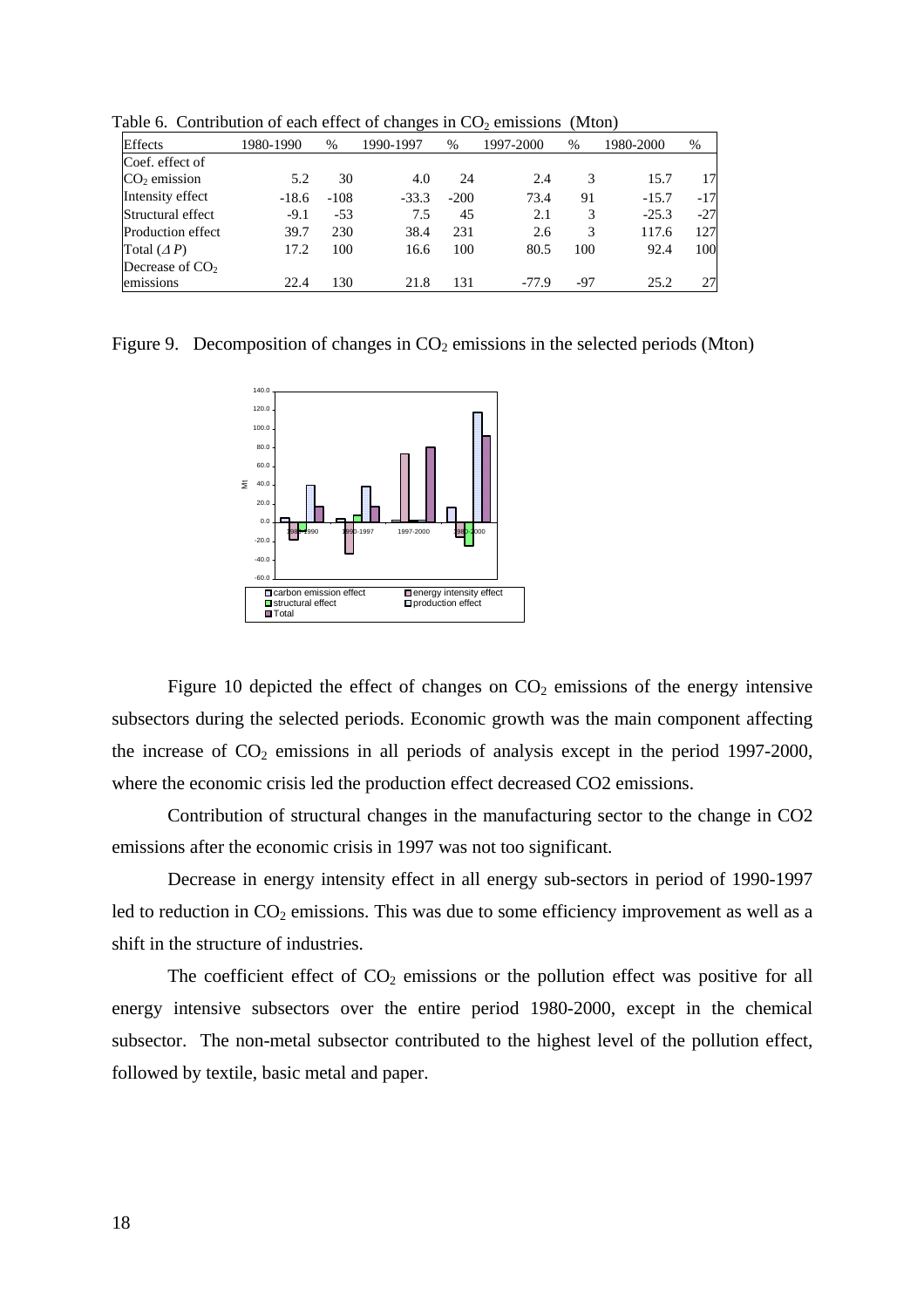### **Textile subsector**

In the textile sub-sector, the coefficient effect of CO2 emissions was positive in all period of analysis except for 1980-1990 suggesting that fuel substitution and abatement technologies for reducing emissions were necessary. The level of the pollution coefficient effect was highest over the period 1990-1997, and decreased significantly thereafter. The energy intensity effect was the driving component in reducing  $CO<sub>2</sub>$  emissions over the period 1990-1997.

### **Paper subsector**

In the paper sub-sector, the intensity effect was the highest contributor to the increase in  $CO<sub>2</sub>$  emissions during 1997-2000 suggesting the need for energy efficiency improvements in this subsector. It was also as a result of a sharp increase in the use of coal within that period, which led to a positive pollution effect. The positive pollution effect suggested the need for fuel switching in this subsector.

# **Chemical subsector**

The declining share of output of the chemical subsector resulted in a negative structural effect in chemical sub-sector, which became the driving component in reducing  $CO<sub>2</sub>$  emissions during 1980-1990. The emission coefficient effect was negative over the period 1980-1990 and between 1997 and 2000 due to fuel switching and abatement technologies implemented in this sub-sector. This sector used less coal, and there has been an increasing trend on the gas consumption.

### **Non-metal subsector**

The intensity effect was also the highest contributor to increase the changes in  $CO<sub>2</sub>$ emissions in the non-metal sub-sector as it was in the paper subsector over the period 1997- 2000. The non-metal and the paper subsector have similar characteristic in terms of fuel use, where coals and oil were dominated. However, the intensity effect over the entire time period of analysis, 1980-2000, was negative. A negative pollution effect in the same period reflected the abatement efforts that were implemented in this subsector.

## **Basic metal subsector**

With the exception of the period 1997-2000, the intensity effect was negative in the basic metal subsector due to efficiency improvements in the iron and steel industry. The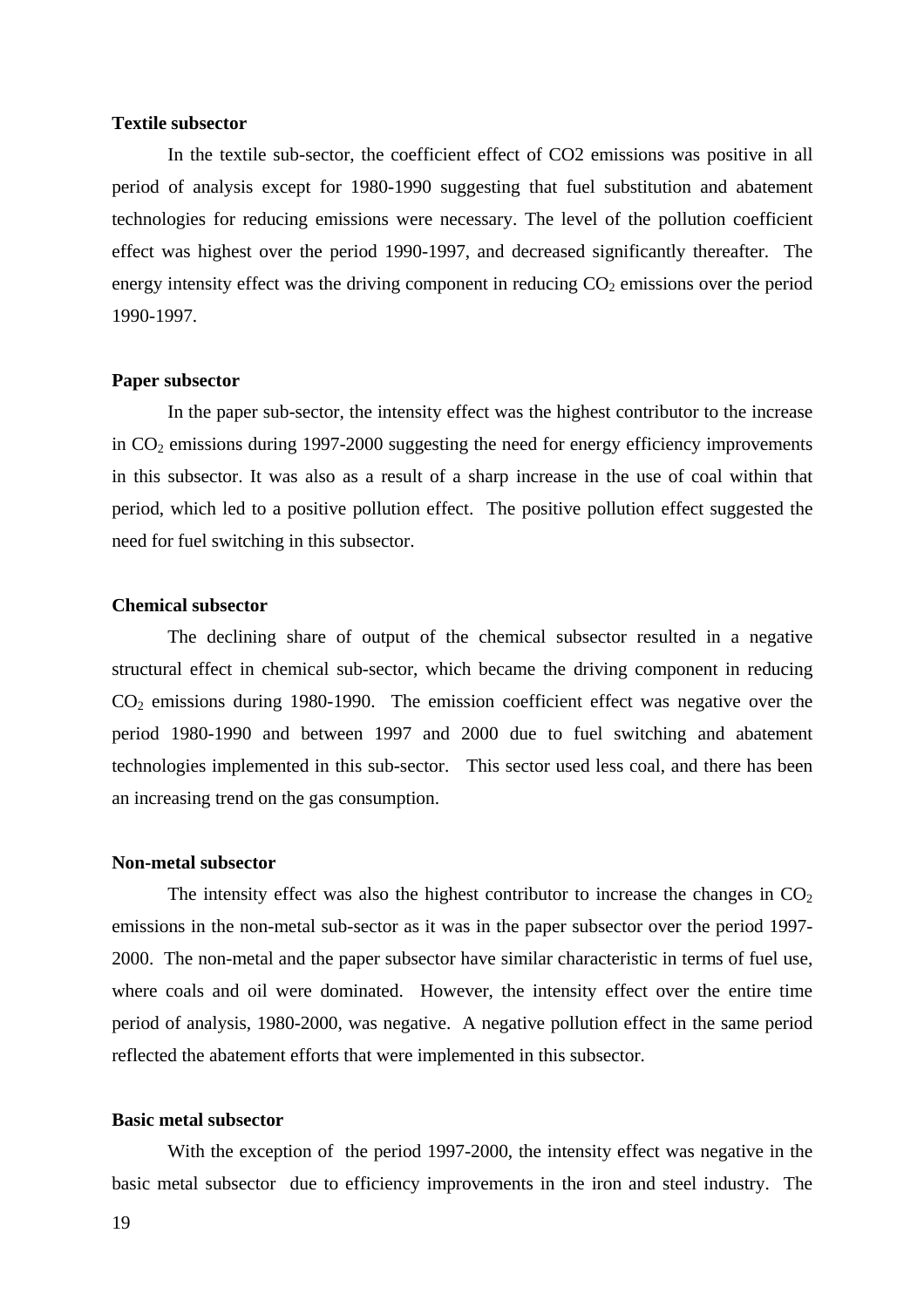negative pollution effect between 1990-1997 and 1997-2000 was due to *fuel substitution*  introduced in this subsector. The use of gas was dominated, while coal was not used significantly in the basic-metal subsector.



Figure 10. Decomposition of changes in  $CO<sub>2</sub>$  emissions in manufacturing energy intensive subsectors over selected periods (Mton)

#### **5.2.Decomposition of CO<sub>2</sub> emission intensity**

With the decomposition of  $CO<sub>2</sub>$  emission intensity, the analysis can be focused on structural changes, energy efficiency and the emission coefficient effect since the production effect is eliminated in the analysis.

The main contribution for the increase in  $CO<sub>2</sub>$  emission intensity within the main period 1980-2000 was from the increase in emission coefficient effect and structural effect due to a shift to more energy intensive industries.

Decomposition of  $CO<sub>2</sub>$  emission intensity shows that energy efficiency improvement was necessary as energy intensity effect sharply increased and shared around 94 percent of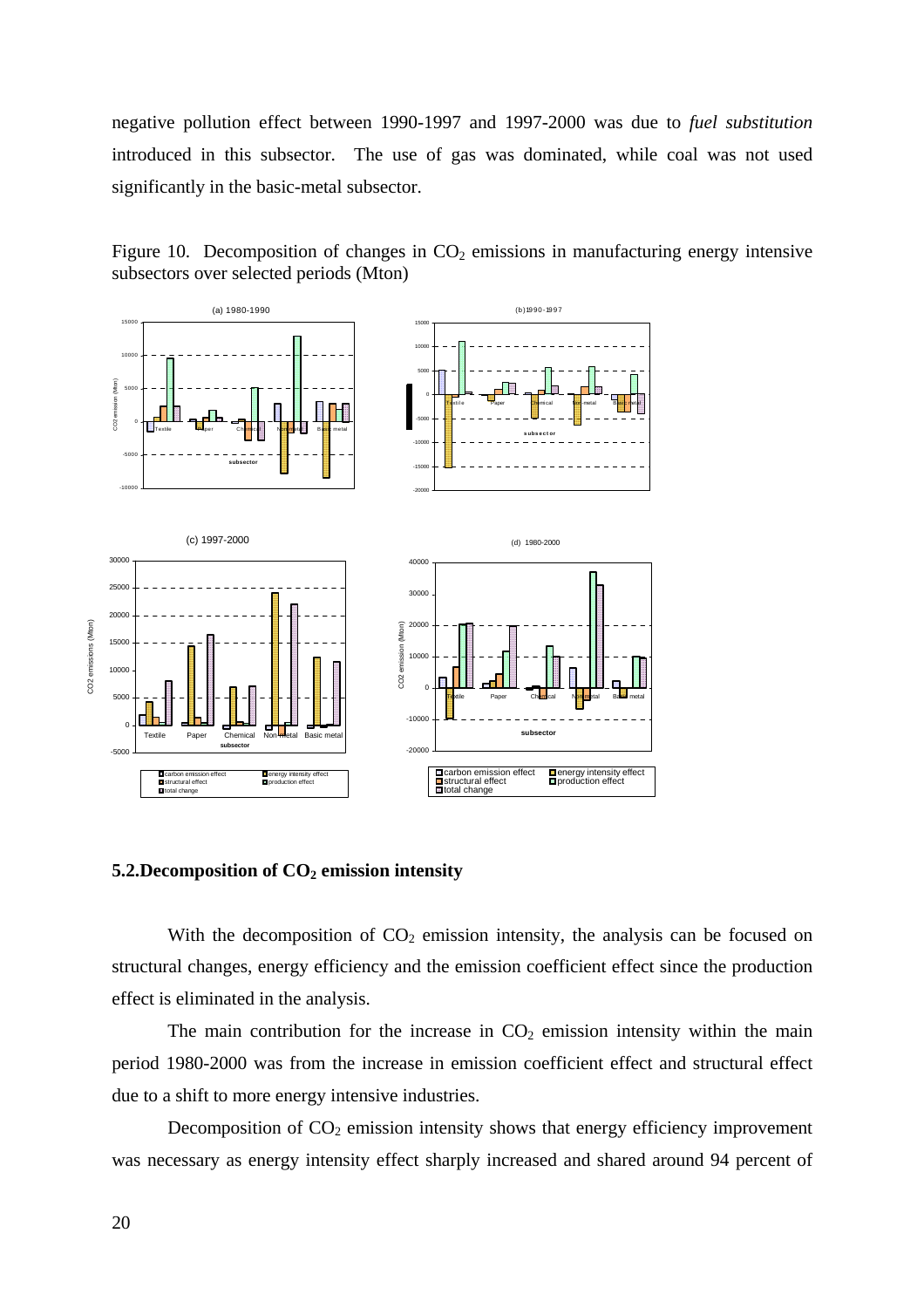the total changes immediately after the economic crisis in 1997 (Table 7). The economic crisis in 1997 led to an increase in the total changes of  $CO<sub>2</sub>$  emission intensity. Reducing subsidy on energy prices has not yet shown significant impact in reducing CO2 emission intensity.

Table 7. Contribution of the effects of changes in  $CO<sub>2</sub>$  emission intensity

| <b>Effects</b>                  | 1980-1990 | $\%$ | 1990-1997 | %      | 1997-2000 | $\%$ | 1980-2000 | $\%$  |
|---------------------------------|-----------|------|-----------|--------|-----------|------|-----------|-------|
| Coef. effect of $CO2$           |           |      |           |        |           |      |           |       |
| emission                        | 0.73      | -128 | 0.21      | -54    | 0.09      | 3    | 1.08      | 79    |
| Intensity effect                | $-2.19$   | 384  | $-1.64$   | 421    | 2.66      | 94   | $-0.99$   | $-73$ |
| Structural effect               | 0.89      | -156 | 1.04      | $-267$ | 0.07      |      | 1 27      | 93    |
| Total changes, $\Delta A$ -0.57 |           | 100  | $-0.39$   | 100    | 2.82      | 100  | 1.36      | 100   |

Figure 11. Decomposition of changes in CO2 emission intensity over selected periods



Figure 12 demonstrates decomposition on  $CO<sub>2</sub>$  emission intensity in the energy intensive subsectors. Except in chemical subsector, all subsectors showed positive emission coefficient effect throughout period of analysis, suggesting the need for fuel switching and abatement technologies, as it is also recommended in the previous analysis.

The total change of  $CO<sub>2</sub>$  emission intensity for 1997-2000 was positive in all subsectors, demonstrating the impacts of the economic crisis on the production activity of these subsectors. Energy efficiency improvement occurred in all energy intensive subsectors over the period of 1990-1997. The sharp increase in the use of oil resulted in the positive emission coefficient effect in the textile subsector after 1990. In chemical subsector, pollution effect was negative over the period of 1980-1990 and 1997-2000 due to fuel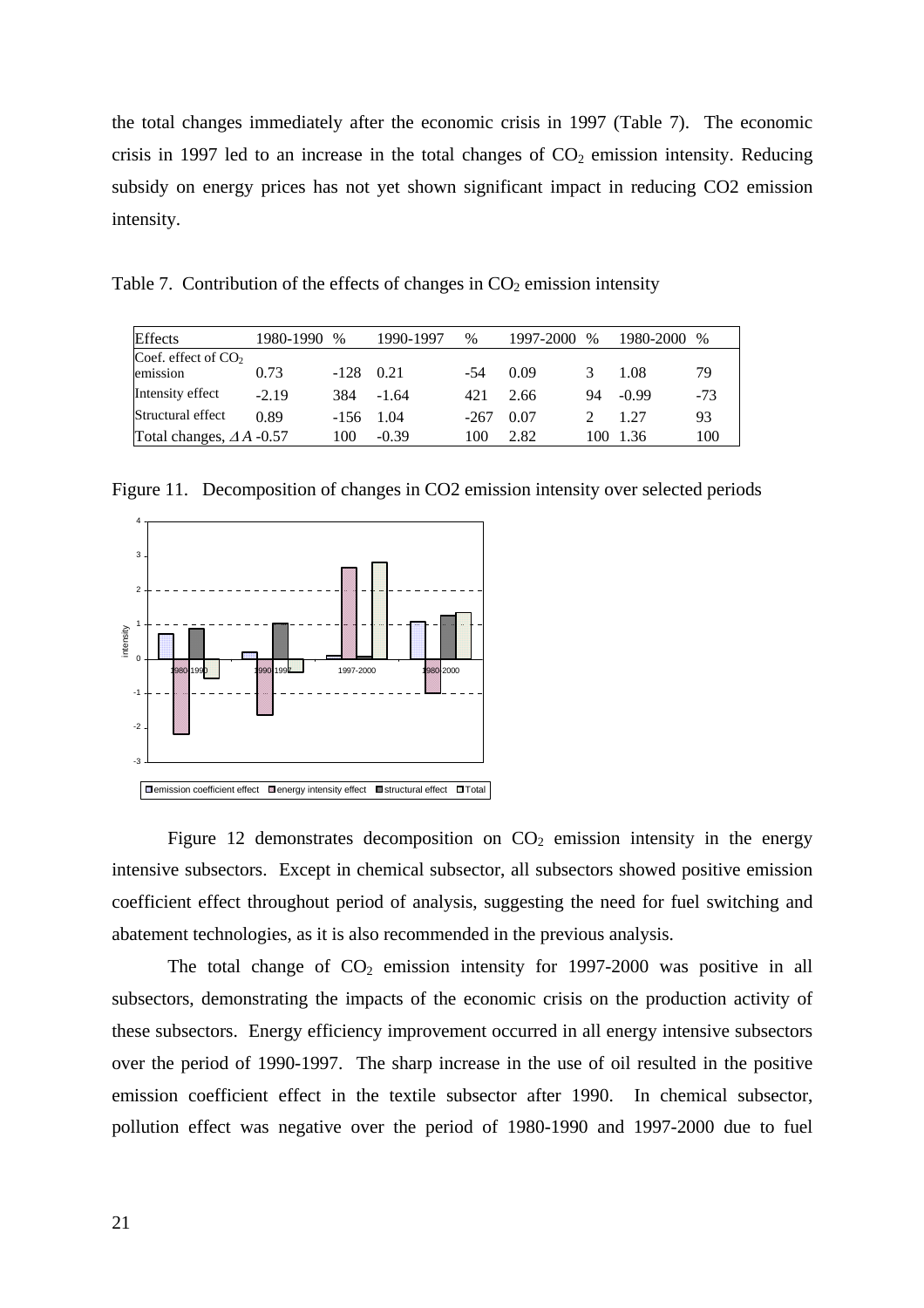structure of this subsector. Fuel switching to the use of gas resulted in the reduction of emission coefficient effect in basic metal subsector.





# **6. CONCLUSION**

- 1. Decomposition analysis on the level of  $CO<sub>2</sub>$  emissions shows that economic growth was the main contributor to the increase the changes on the  $CO<sub>2</sub>$  emissions.
- 2. The emission coefficient effect was mostly positive between 1980-1990 and over the entire period of analysis, as also suggested in the decomposition of  $CO<sub>2</sub>$  emission intensity. This led to increase the level of  $CO<sub>2</sub>$  emissions, which indicate the potential for fuel switching and abatement technologies in the manufacturing sector.
- 3. The total change of  $CO_2$  emission intensity over the period of 1997-2000 was positive in all subsectors, demonstrating the impacts of the economic crisis on the production activity of these subsectors. Reduction in the subsidy on energy prices starting in 1998 that should be expected to reduce energy intensity effect has not yet shown significant influence.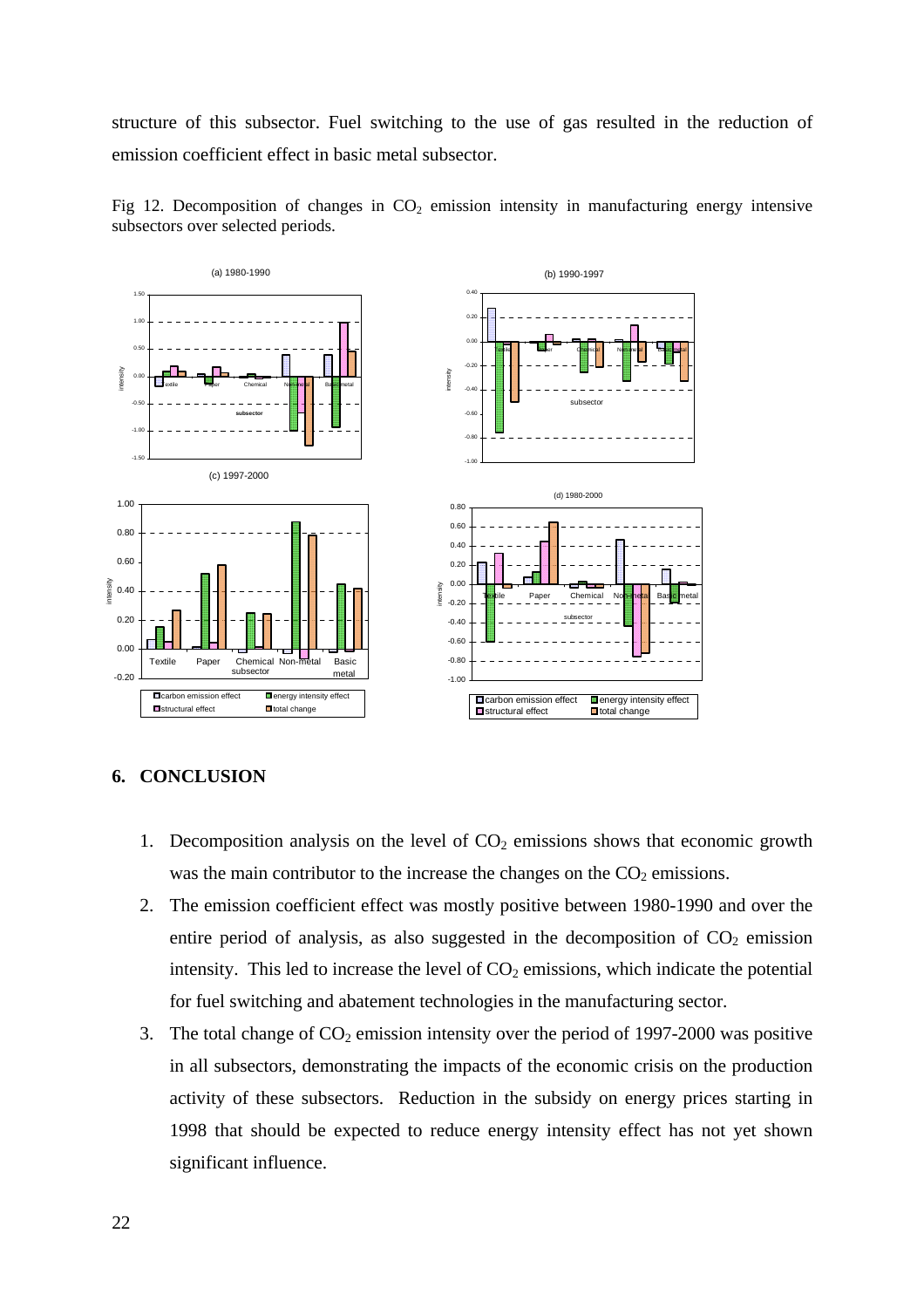- 4. Decrease in energy intensity effect in all energy intensive sub-sectors in period of 1990-1997 led to reduction in  $CO<sub>2</sub>$  emissions. This was due to some efficiency improvement as well as a shift in the structure of industries, especially in the textile and basic metal subsector.
- 5. The declining share of output that resulted in negative structural effect was the driving factor in reducing the  $CO<sub>2</sub>$  emissions in chemical subsector.
- 6. A decrease in  $CO<sub>2</sub>$  emission coefficient effect depends on the fuel mix option used in a particular subsector and technology currently employed in the industrial processes. Therefore, the increasing trend of the coal consumption, especially in the paper and non-metal subsectors after mid-1990 was likely responsible for the increase of the CO2 emission coefficient effect in these subsectors. In the same period, the intensity effect was also the highest contributor to total changes in  $CO<sub>2</sub>$  emissions in both subsectors.
- 7. In basic metal and chemical subsector the decomposition indicated that the fuel substitution to less-emitted fuel has reduced the emission coefficient effect which led to decrease in the level of  $CO_2$  emission and  $CO_2$  emission intensity.

Further analysis is required to investigate which industries of a particular manufacturing subsector that contributed to the changes in  $CO<sub>2</sub>$  emissions and  $CO<sub>2</sub>$  emissions intensity. Decomposition at the industrial level (ISIC at three-digit level) is necessary to identify changes in the structure of industry and in the fuel mix option of the industries within a particular subsector. The estimation of the effect of changes in the decomposition is more accurate at a higher level of disaggregation. Policy scenarios regarding energy efficiency and technological improvements, fuel structure, as well as penetration of other type of fuels to the decomposition model would also be useful.